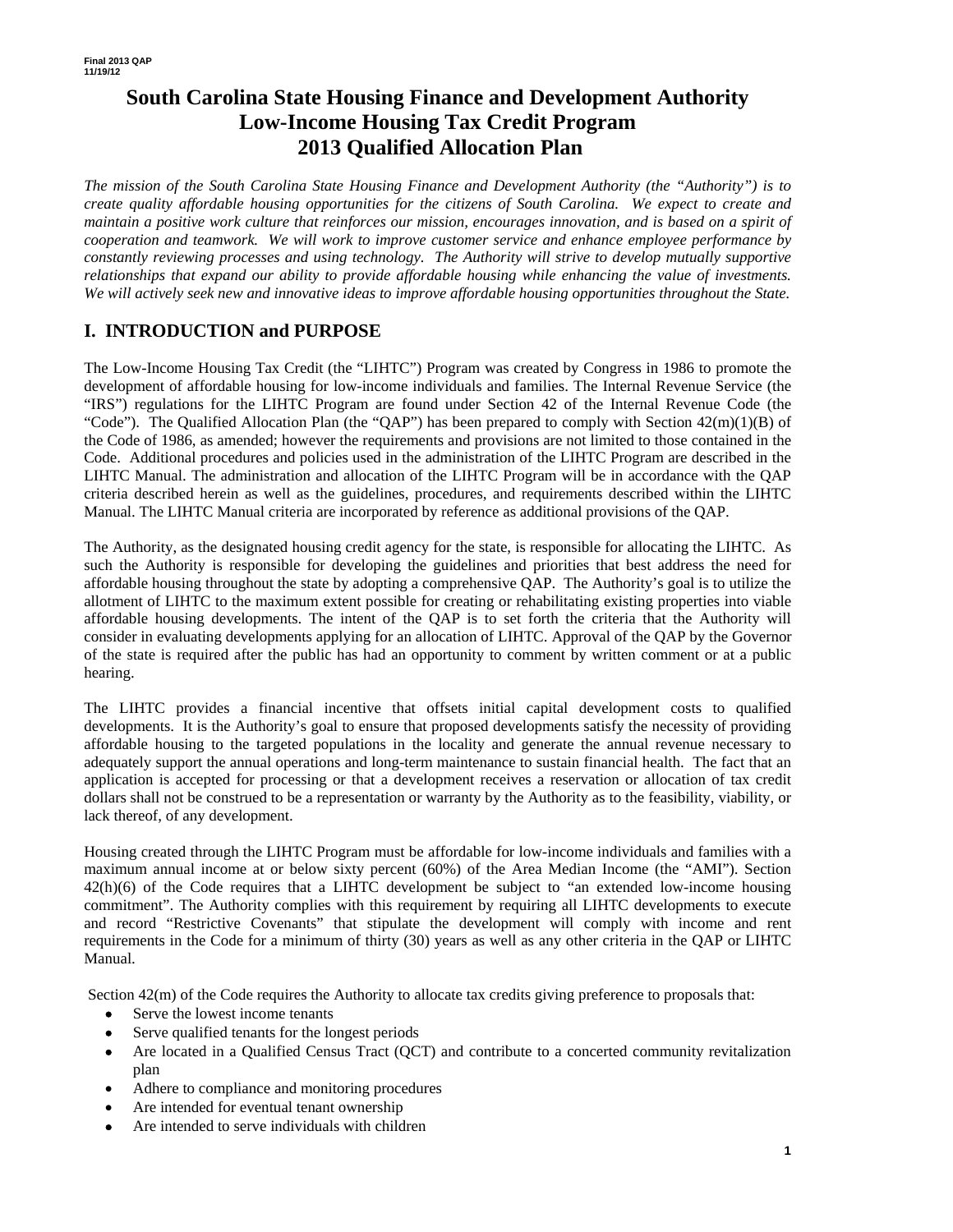- Give preference to those on public housing waiting lists
- Are energy efficient
- Have a historic nature

The following criteria will also be considered in the selection process:

- Site Criteria
- Location Characteristics
- Financial Characteristics
- Development Characteristics
- Targeting Characteristics
- Applicant/Development Team Characteristics

The Authority's website contains general and historical information concerning the LIHTC Program under the Housing Partners, Tax Credit section. The Authority's web address is: www.schousing.com. From time to time, the Authority may post bulletins or public notices to the tax credit web page in response to questions and requested clarifications submitted regarding the LIHTC Program. It is the applicant's responsibility to check the web page for updates. The web page provides a list of past LIHTC allocations and existing developments. LIHTC Program information may also be obtained by calling Laura Nicholson at (803) 896-9190, emailing laura.nicholson@schousing.com, faxing (803) 551-4925, or writing SCSHFDA, LIHTC Program, 300-C Outlet Pointe Blvd., Columbia, SC 29210.

### **II. THRESHOLD PARTICIPATION CRITERIA**

#### **1. Development Experience:**

In order to participate in the LIHTC program either the developer(s), general partner(s) in a limited partnership or the managing member(s) of a limited liability company must have experience between January 1, 2006 and February 1, 2013, in one LIHTC development or other successful multifamily rental development of at least seventy-two (72) units or two (2) developments of at least thirty-six units each. Experience in one LIHTC development or other successful multifamily rental development of at least seventy-two (72) units means coordinating the development team in planning, financing and constructing a development through the receipt of Certificates of Occupancy and reaching stabilized occupancy. All developers, general partners or managing members must complete a Previous Participation Certificate (see **Exhibit K**). For developments awarded LIHTCs in which the developer(s), general partner(s) in a limited partnership or the managing member(s) of a limited liability company do not have previous LIHTC experience, the Authority will require that a management company with previous successful LIHTC management experience be hired for a minimum of two (2) years.

Any application submitted by developers, general partners, or managing members who from January 1, 2006 through February 1, 2013, have been removed, debarred, or asked to voluntarily withdraw from a LIHTC partnership and/or have ever returned an entire allocation of LIHTC in South Carolina, other than for reasons beyond their control acceptable to the Authority, is ineligible to participate in South Carolina's LIHTC program.

Any application submitted by developers, general partners, or managing members who have been disqualified from participating in any other state or other allocating agency's LIHTC Program within the past seven (7) years, other than for reasons beyond their control acceptable to the Authority, is ineligible to participate in South Carolina's LIHTC program.

Any application submitted by developers, general partners, or managing members who have been reported to the IRS (Form 8823) for uncorrected non-compliance issues by the Authority or other allocating agency's LIHTC administrator, at the Authority's sole discretion, may be ineligible to participate in South Carolina's LIHTC program. The Authority's determination of noncompliance violations is not subject to interpretation, appeal, or final IRS resolution of non-compliance violation.

#### **2. Previous Year's Development Completion Status:**

All developers awarded 2012 South Carolina tax credit development(s) must have closed the construction loan and purchased the land in order to submit an application in the 2013 tax credit funding cycle. Evidence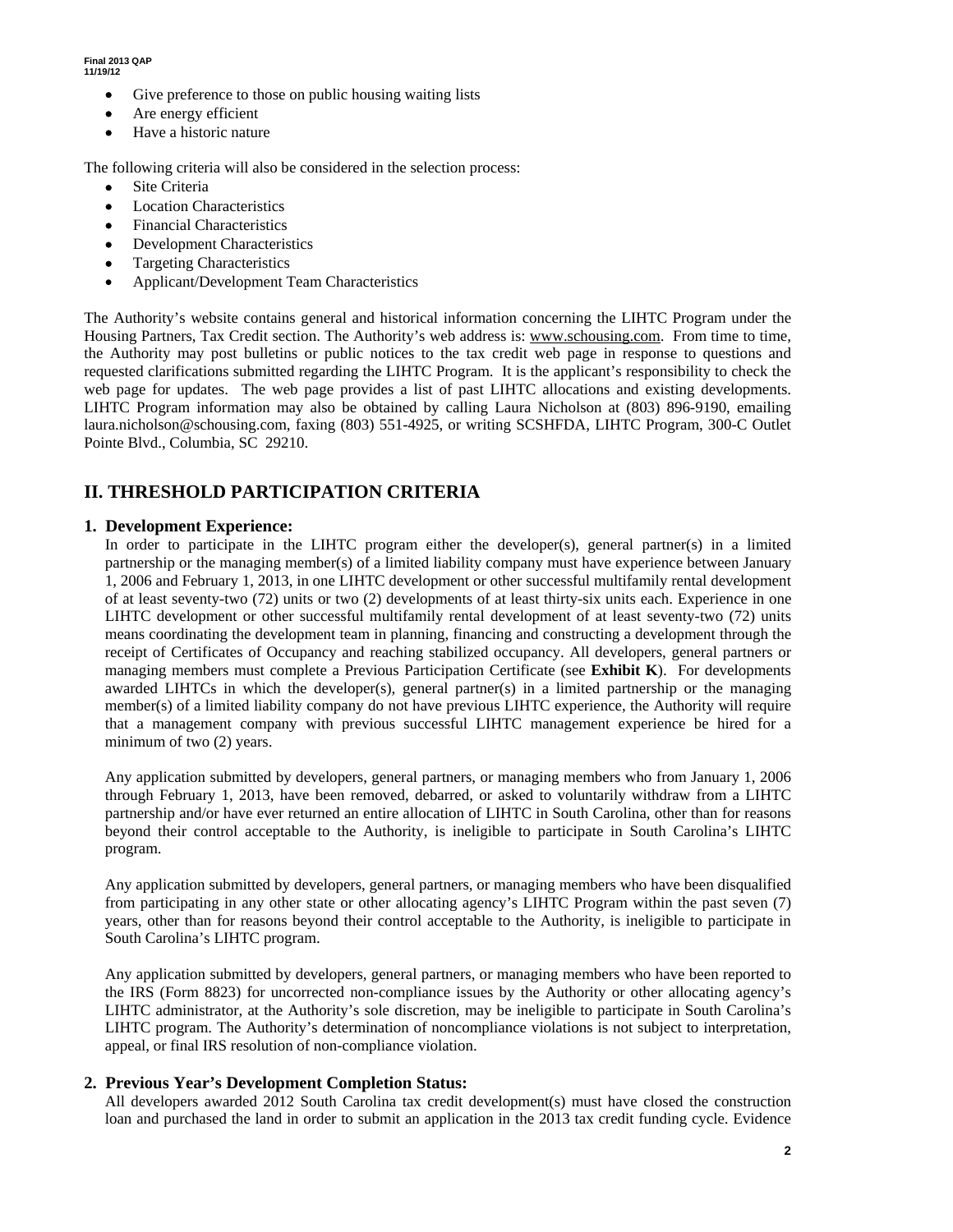of the construction loan closing and the recorded warranty or fee simple deed must be provided to the Authority not later than February 1, 2013.

#### **3. Financial Criteria:**

The Authority will assess the financial capacity of the applicant or applicant group (to include all entities and/or persons taking an ownership interest in the development and all guarantors) based on their financial statements. Entities and/or persons serving as guarantors must verify their guarantor capacity in writing. The Authority will accept financial statements audited, reviewed, or compiled by an independent certified public accountant (CPA). Only a balance sheet dated on or after December 31, 2011 is required. The Authority will accept a compilation report with or without full note disclosures. If notes are omitted, supplementary schedules for all significant assets and liabilities may be required. Financial statements prepared in accordance with accounting principles generally accepted in the United State (U.S. GAAP) are preferred. Statements prepared on the income tax basis or cash basis must disclose that basis in the report. An applicant or applicant group must have a minimum net worth of \$5 million dollars and minimum unrestricted liquid assets of \$500,000 dollars. The Authority defines liquid assets as cash, cash equivalents, and investments held in the name of the entity(s) and/or person(s) including cash in bank accounts, money market funds, U.S. Treasury bills, and equities traded on the New York Stock Exchange or NASDAQ. Certain cash and investments will not be considered liquid assets, including, but not limited to: 1) stock held in the applicant's own company or any closely held entity, 2) investments in retirement accounts, 3) cash or investments pledged as collateral for any liability, and 4) cash in property accounts including reserves. The liquidity requirement may also be met by a current irrevocable letter of credit, provided the supporting bank letter includes sufficient information as to the duration of and restrictions, if any, on the borrowing authority of the applicant. The letter of credit must remain in force from the date of the letter through construction loan closing. All liquid assets must be identified in the submitted financial statement. If no individual member of an applicant group meets the minimum financial requirements, then members may combine assets to meet the requirements by including a combining schedule in addition to their individual statements. The Authority reserves the right to verify information in the financial statements and all financial capacity statements made by applicants, lenders, accountants, and others, through phone calls and correspondence. If false statements are found to have been made at any point in time, all entities and/or person(s) associated with the application will be debarred from all Authority programs for three (3) years.

#### **4. City/County/Legislative Notification:**

Applicants are required to send a letter, not later than March 1, 2013 to the highest elected official of the locality (i.e. Mayor or County Administrator) and the State Representative and State Senator of where the development is to be located. Although not required, it is recommended that all letters be sent via certified mail with a signed return receipt. While the applicant is encouraged to provide additional information, the notification letter must include the following:

- **a)** Contact information for the Applicant;
- **b)** Development information to include the following:
	- **1.** Type of construction- rehabilitation, new construction, adaptive reuse;
	- **2.** Total number of units;
	- **3.** Total Acreage of proposed site;
	- **4.** Tenant targeting- family, elderly, etc.;
	- **5.** Address of proposed site; and
- **c)** A statement offering to meet and discuss the proposed development with them.

### **III. CRITERIA for APPLICATION REVIEW**

The Authority, at its sole discretion, may reject a site based on information submitted in the application package, the site review findings, or other information obtained that the Authority determines renders the site undesirable for a LIHTC development.

#### **Positive Site Characteristics:**

**a)** Points will be awarded as listed below for services located within one (1), two (2), or three (3) miles as indicated by accessible public paved road, which are appropriate to the proposed tenant population. Distances should be measured using a computer based mapping system such as Google Maps or other similar distance calculating systems. Submitted area site plan must have  $\frac{1}{4}$  mile,  $\frac{1}{2}$  mile and 1 mile radius circles shown from center of proposed site. Color photographs of all services must be included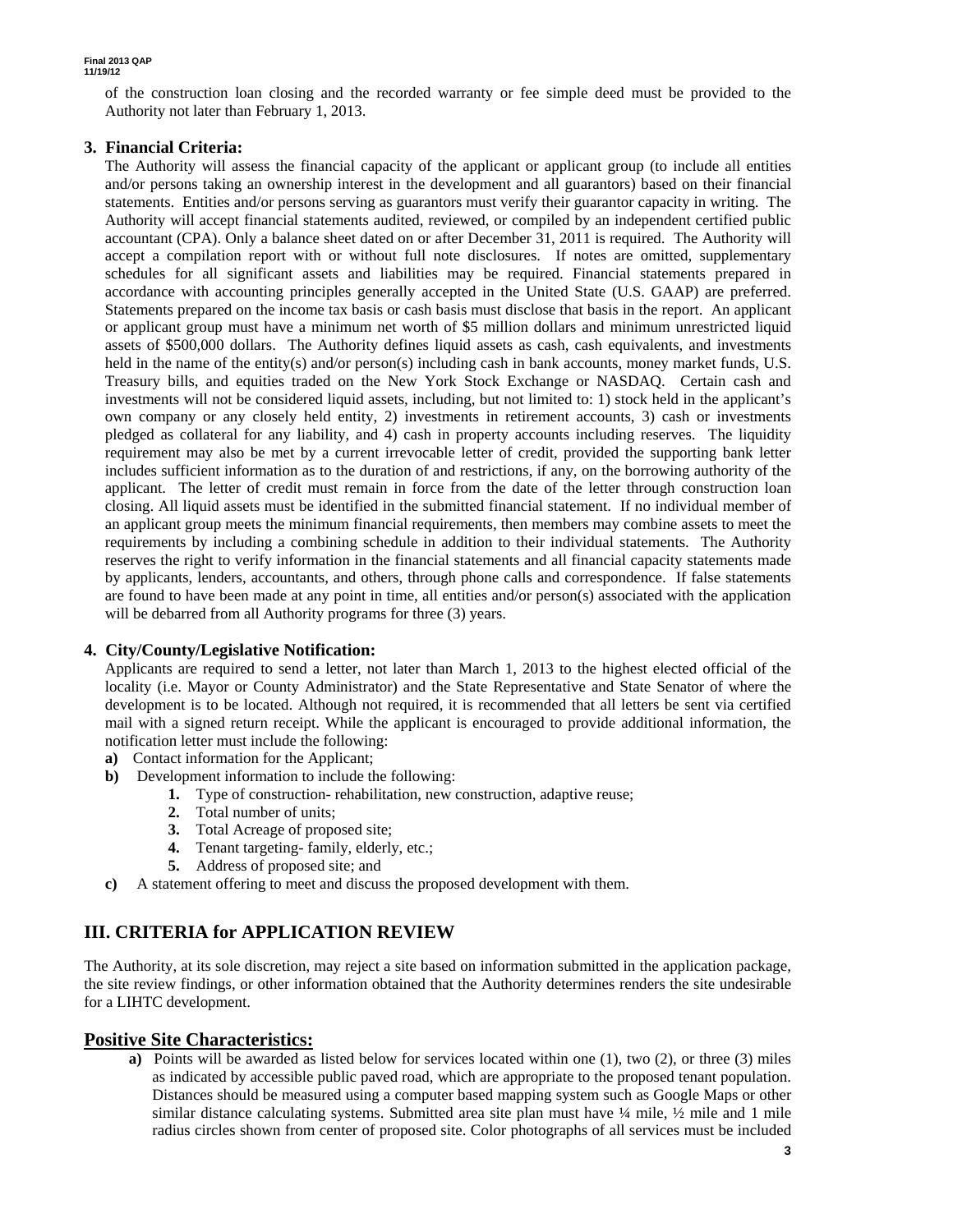with the application and copies of the application and the name of the service must be visible in the photograph. Applicants may include a maximum of one (1) primary and one (1) alternate positive site service of each service type for scoring purposes. All directions must be printed from the mapping system and included in the application for points to be awarded. **Directions that do not lead to the service, as stated in the directions provided with the Application, will not be awarded points.**  Distances are subject to Authority verification and are GPS measured and odometer confirmed by third party site analyst from center of entrance into site to center of entrance into service location. Only one (1) of each service type will be counted for points. All positive site services must be open to the general public and operational at the time the Authority's site visit is made or points will not be awarded.

#### **The following service located within ONE (1) MILE of the development site will earn four (4) points:**

 Full Service Grocery Store (must operate with regular business hours selling a **full** range of meats, produce, and dairy products) **Max. 4 pts** 

#### **The following services located within TWO (2) MILES of the development site earn three (3) points each:**

- Full Service Grocery Store (must operate with regular business hours selling a **full** range of meats, produce, and dairy products) Note: these points are not eligible if points were taken for stores within 1 mile.
- Pharmacy or Drug Store (must operate with regular business hours)
- Convenience Store **and** Gas Station **Max. 9 pts**

#### **At least four (4) of the following services located within THREE (3) MILES of the development site earn two (2) points each:**

- Restaurant
- Entertainment Venues: museums, sports arenas, theaters, and cinemas.
- Retail Shopping Areas: malls or strip malls that have a minimum of four retail stores
- Doctor's Office (General Practitioners only not specialized practices), Emergency Clinics, Urgent Care Facilities, or Hospital (Facilities must be available to the general public and must not be exclusive)
- Public Schools- elementary, middle or high schools
- Fire Station (Volunteer Fire Station qualifies)
- Full Service Banks or Credit Unions (free standing ATMs do not qualify)
- Public Park or Playground or Recreation Center or Senior Activity Center. They must be open to the general public and available to the targeted tenant population. Playgrounds at churches, schools, or in other neighborhoods, and private gyms will not receive points.

#### **Max. 8 pts**

- **b**) Sites should be relatively flat with negligible water runoff from adjacent properties. The development entrance(s) should be at or above access road grade. Topography of the site should be consistent with adjacent sites and buildings. Sites with large hills, mounds and/or berms, steep slopes, ridges and/or valleys should be avoided since these types of site characteristics can increase development costs. Criteria will be determined by a third party site reviewer. **2 pts**
- **c)** Site is compatible with the surrounding land. Surrounding area is defined as within one-quarter (1/4) mile of the subject property. This means the site and multifamily development are compatible with the existing land use pattern. The surrounding area should be residential or an appropriate mix of commercial uses, appropriate to the targeted tenants, and residential uses, single and/or multifamily housing. Criteria will be determined by a third party site reviewer. **2 pts**
- **d)** Water and Sewer utility tie-ins are accessible and within 350 feet of the proposed site. Evidence of such availability must be verified by a letter from the City/County official or utility provider. **2 pts OR**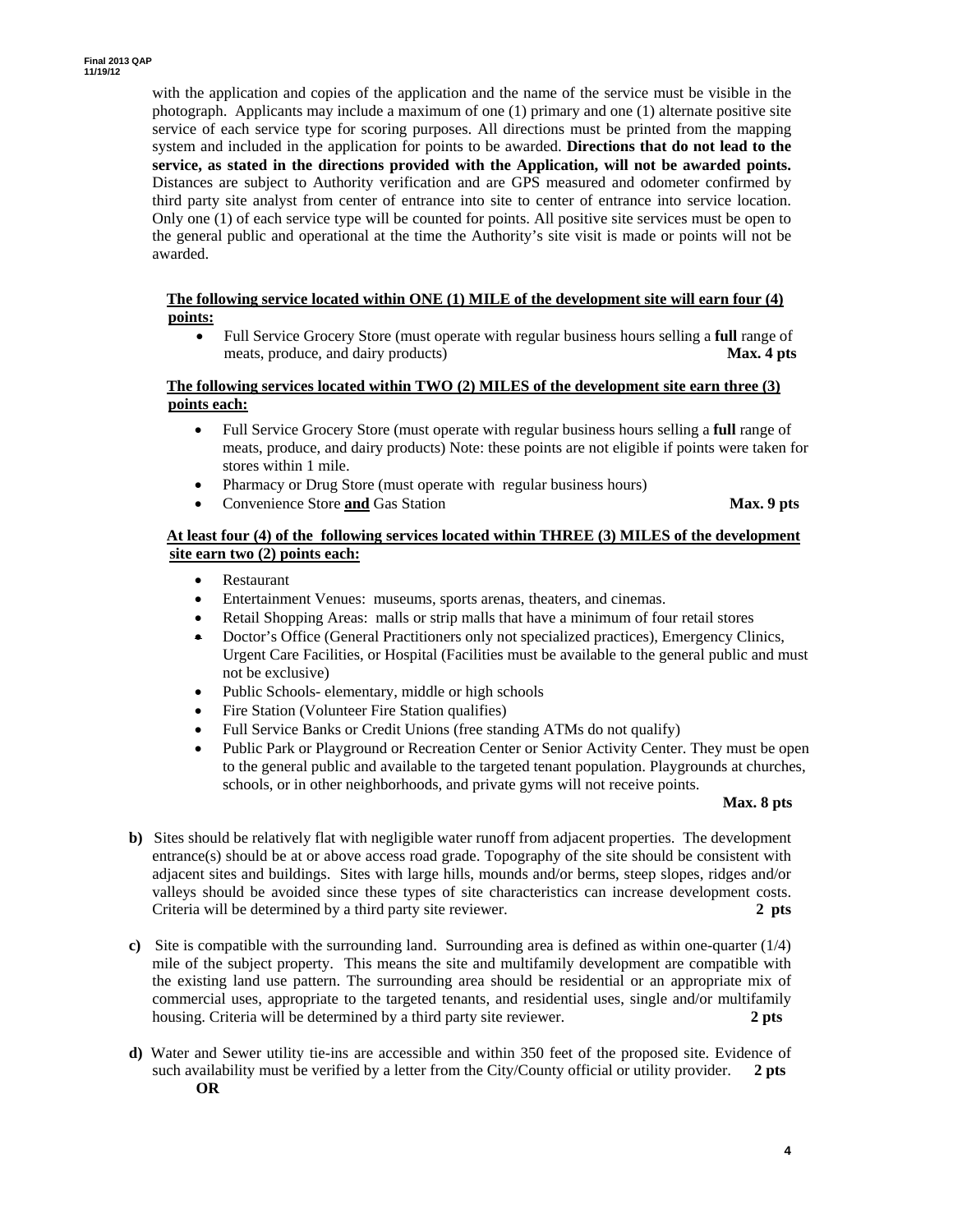Water and Sewer utility tie-ins are accessible and within 351 to 500 feet of the proposed site. Evidence of such availability must be verified by a letter from the City/County official or utility provider. **1 pt 1** 

### **Detrimental Site Characteristics:**

For the detrimental characteristics below, the Authority defines its determination of distance as the shortest distance, in a straight line, from the closest site boundary line of the proposed site to the closest site boundary line of the detrimental site characteristic to determine whether negative points will be assessed.

- **1.** The following Detrimental Development Characteristics are **not allowed for any development site**. This list is not all inclusive and may be expanded:
	- **a)** Applications proposing an existing development to be subdivided into two (2) or more developments
	- **b)** Applications proposing developments for the same tenant populations within the same defined market area of existing Authority funded developments (tax credit, tax exempt bonds, etc.) that have a history of vacancy rates greater than ten percent (10%). Vacancy rates will be determined by using the second and fourth quarter vacancy rates reported by the property management for an existing development's previous year's operations. The Authority will make exceptions to the above requirement if the Authority determines, in its sole discretion, that the reason for the existing development having a history of vacancy rates greater than ten percent (10%) is not an issue of an "existing market" for the tenant population, but other characteristics that may or may not be resolvable (e.g. location, physical appearance, etc.)
	- **c)** Applications proposing scattered site developments that are not, in the Authority's determination, within the same primary market area and/or county boundaries
	- **d)** Any site listed on or adjacent to a site listed on the National Priority List under CERCLA.
- **2.** These **detrimental characteristics** will be assessed for each site with no limit to the negative points a site may accumulate.

#### **Three (3) points per item will be deducted for the following:**

- **a)** Sites within five hundred (500) feet of an easement containing an electric substation, whether it is active or inactive.
- **b)** New construction sites where any portion contains or permits any easements for overhead electric power lines, regardless of voltage, and/or such electric power lines encumber the proposed site with the exception of the outside perimeter of the site for the distribution of electric service for other unrelated properties. A development proposing to bury all power lines will be exempt from this detrimental determination if documentation is provided from the utility provider stating that all power lines will be underground
- **c)** Sites where a portion of any building is located within the fall distance of any pole, tower or support structure of a high voltage transmission power line, communications transmission tower, microwave relay dish or tower, or commercial satellite dish (radio, TV cable, etc.). For field analysis, the Authority will use tower height as the fall distance. For the purpose of the QAP, a high voltage electric transmission line is a power line that carries a nominal voltage level greater than 60KV (sixty kilovolts). All fall distances for any tower, support structure or poles as listed above must be shown on the development site plan and submitted with the application.
- **d)** Sites where a nearby active railroad causes excessive noise and vibration. A map should be included with the application submission showing the distance from the site boundaries to the railroad tracks. At application submission, an Applicant submitting a proposed development within five hundred (500) feet of an active, in use railroad(s) is required to submit, from a qualified professional, an objective third party noise study that addresses the impact of the nearby railroad, specifically the frequency, noise levels, and shock vibrations levels, on the proposed development. The study must not be older than two (2) years prior to the application submission date and must adhere to the U. S. Department of Housing and Urban Development (the "HUD") environmental criteria and standard for noise abatement regulation, which states the maximum acceptable day/night average decibel level of sixty-five (65) dBA for exterior noise, along with any other analysis deemed pertinent to the noise study and its conclusion. The study must state the average decibel level on the site is less than sixtyfive (65) dBA and must support the placement of the development on the proposed site. Those sites where exterior noise is sixty-five (65) dBA and above but not exceeding seventy-five (75) dBA may be submitted; however, a noise mitigation plan must also be submitted. Sites with an exterior noise level at or above 75 dBA may not be submitted for funding consideration. The mitigation plan must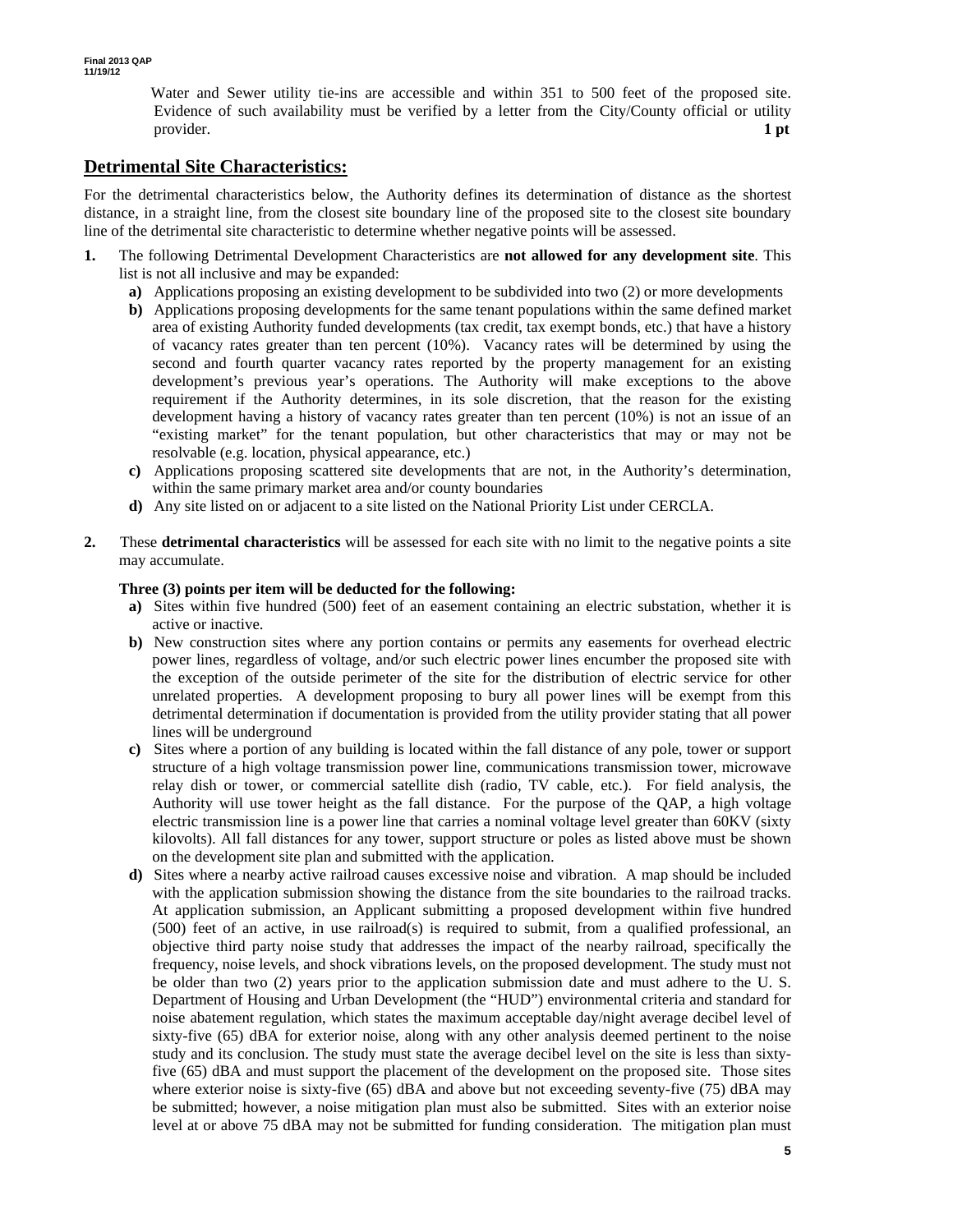specifically state what measures will be used to reduce the noise levels at the site and the noise study must indicate that the measures to be used will bring the unacceptable noise level at the site down to the acceptable noise level of less than sixty-five (65) dBA. Those sites where the noise levels as outlined in the Noise Study Report can achieve levels of 65 dBA or less will not be assessed negative points. However, the Authority, in its sole discretion, may approve or reject the site regardless of the conclusions reported in the study. If a railroad is listed as inactive then documentation from the owner of the railroad must be submitted indicating such.

- **e)** Sites where the Authority and/or its third party consultant determines the slope/terrain is not acceptable for development. All existing and proposed grades must be shown on the development plan.
- **f)** Sites where existing wetlands, natural, or man-made attributes could have a substantially negative effect on the development (e.g. 100 year flood plain, streams, ravines, drainage, waterways, etc.). At a minimum, the site should be 80% buildable with the listed conditions found primarily on the perimeter or fringes of the development site. If wetland areas are found on the interior of the site they should be successfully incorporated into the development's landscaping plan and complement existing green space areas.
- **g)** Sites within one (1) mile of an operating commercial hog/chicken/turkey farm or processing plant. As part of the application submission, Applicants should identify and provide the name(s) and location of any such facility within one (1) mile of where the development is proposed.
- **h)** Sites within one-half (1/2) mile of a treatment, storage, or disposal facility for hazardous wastes, an active or inactive solid waste disposal facility and/or solid waste transfer facility.
- **i**) Sites within one-quarter (1/4) mile of a sewage treatment plant.
- **j**) Sites within one-quarter (1/4) mile of any jail, prison, detention center or correctional facility. This does not include a temporary holding facility at a location where the primary purpose is not a jail, prison, detention center or correctional facility.

#### **Two (2) points per item will be deducted for the following:**

- **a)** Sites within five hundred (500) feet of any commercial junkyard or salvage yard; trash heap, dump pile, or other eyesore as determined by the Authority.
- **b)** Sites within five hundred (500) feet of a pipeline(s) (excluding low pressure natural gas distribution lines, water and sewer lines).
- **c)** Sites within one-quarter (1/4) mile of adult video/entertainment clubs.
- **d**) Sites within one-quarter (1/4) mile of bars and night clubs. Full service restaurants that have a bar area within the restaurant are not considered bars/night clubs.
- **e)** Sites within one-quarter (1/4) mile of an operating industrial facility including but not limited to: steel manufacturers, oil refineries, ports, chemical plants, plastic manufacturers, airports, automotive and engine parts manufacturers and food processing plants.
- **f)** Sites that require the execution of voluntary or involuntary cleanup agreements with Department of Health and Environmental Control or any other third party organizations as noted in a Phase II environmental assessment report. A site that has already **fully** completed any cleanup agreements will not incur negative points. Documentation referencing such must be submitted with the Phase II environmental assessment report.

#### **Market Study Criteria:**

Proposed developments must be economically viable proposals justified by the market study findings. The capture rate, market advantage, absorption/lease–up period and overall vacancy rate are critical components in the assessment. A market study, completed by an analyst on the Authority's approved market analyst list, must be submitted with the tax credit application and meet the following requirements:

- **a) Capture Rate:** Developments must have a capture rate at or below 30%. Developments with a capture rate above 30% will be eliminated.
- **b) Market Advantage:** Developments must have an overall minimum market advantage of 10%. Developments not meeting the minimum 10% market advantage will be eliminated. Developments will be required for three (3) years, beginning the date the placed in service application is received by the Authority, to maintain a minimum 10% market advantage level. Prior to a development beginning initial lease-up, the proposed rent levels by bedroom size must be submitted to the Authority. The Authority will provide its third party market analyst with the proposed placed in service rents and a determination will be made by the market analyst as to whether the proposed rents still meet the 10% market advantage percentage. If rents do not comply then the rents MUST be adjusted to meet the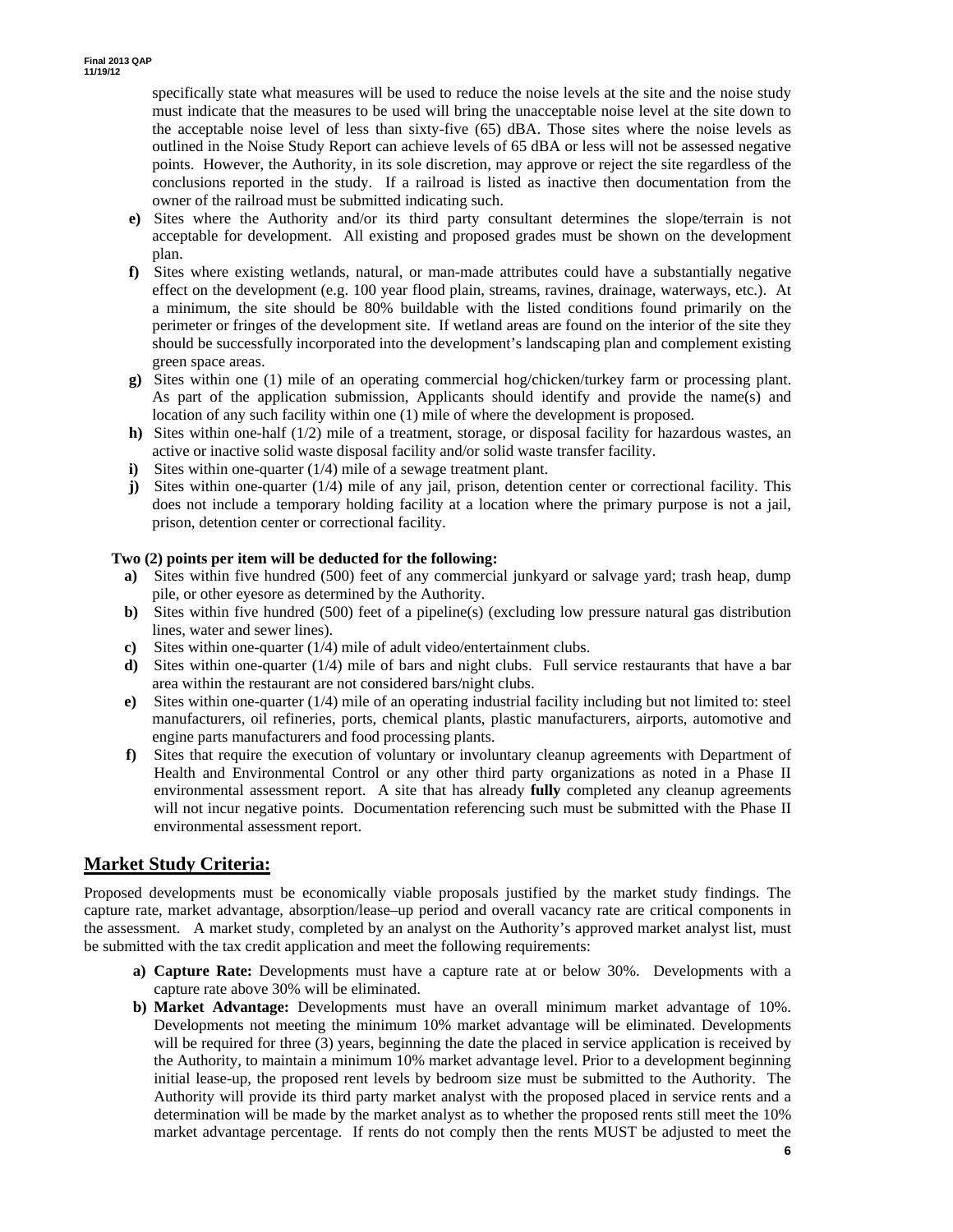minimum 10% market advantage percentage. In the event of a softening or declining market at the time a development places in service the Authority will allow a rent floor at the level of the rents submitted at the initial application submission. **Developments not in compliance will not receive 8609s.** 

- **c) Overall Vacancy Rate:** Points will be awarded to proposed developments in market areas where the overall existing and stabilized LIHTC vacancy rates are the lowest based on the following scale:
	- **i.** Overall vacancy rate of less than 6%: **1 point**
	- **ii.** Overall vacancy rate of 6% but less than 10% or more:  $\frac{1}{2}$  point
	- **iii.** Developments proposed in markets where the overall LIHTC development vacancy rate is 10% or greater will be eliminated.
- **d) Absorption/Lease-Up Periods:** Developments must have absorption/lease-up periods of 12 months or less. Proposed developments with absorption/lease-up periods of more than 12 months will be eliminated.

#### **Tax Credit Development Experience:**

Owners (which include individual(s), corporation(s), or in the case of a limited partnership, the general partners(s)) will receive points for previous development of successful LIHTC properties that have been completed over the past seven (7) years, January 1, 2006 to January 1, 2013. The owner may include experience gained as an owner in another firm, but not as an employee of another firm. Experience in LIHTC development (to include 4% and 9% Tax Credits, TCAP and Exchange funded developments) means, coordinating the development team from the planning, financing and construction of a development through the receipt of Certificates of Occupancy and issuance of 8609s. Applicants **must have a current ownership interest** in the development(s) listed for points on **Exhibit K**. Experience will be awarded as follows:

> 1 point 1 LIHTC project or 72-199 units 2 points 2 LIHTC projects or 200-299 units 3 points 3 LIHTC projects or 300-399 units 4 points 4 LIHTC projects or 400-499 units 5 points 5 LIHTC projects or 500-599 units 6 points 6 LIHTC projects or 600-699 units 7 points 7+ LIHTC projects or 700 plus units **Max 7 pts**

For every development listed above, the general partner(s) must be in compliance with and in good standing with both the Authority and the syndicator/equity provider. **Exhibit K-1** must be completed by the syndicator/equity provider and submitted with **Exhibit K** as part of the application submission. If **Exhibit K-1** is not provided then experience points will not be awarded.

#### **Targeting Characteristics:**

- **a)** Developments that elect to serve individuals on waiting lists for public housing. To receive points, the Applicant must include in their marketing plan a description of outreach, marketing and advertising methods used to attract individuals on public housing waiting lists as well as evidence that the public housing agencies have been contacted (i.e. copy of the letter sent to the PHA along with a signed return receipt). Applicants must not use minimum income criteria to reject Section 8 Housing Choice Voucher Participants when their income reflects that they can pay their portion of the rent. The site's minimum income needed for a household to pay the rent on the unit will be based on the actual amount that the Section 8 Housing Choice Voucher Participants would have to pay after the subsidy rather than the entire rent on the unit. **2 pts**
- **b)** Points will be given to developments that voluntarily extend the thirty- year compliance period for an additional five- year term. **5 pts**
- **c)** Points will be given to developments designating rental housing for specific tenant populations as outlined in this section. In order to be considered for these points, the development/units must be designed and equipped to serve the needs of the designated tenant population. Such design and equipment must be in addition to the minimum design requirements necessary to comply with state and federally mandated accessibility requirements and must be fully described in the application. A Marketing Plan which outlines the outreach efforts to be utilized for targeting tenants must be submitted with the application to receive these points. Choose only one (1) of the following:
	- **(i)** One hundred percent (100%) of the development is designed for individuals or families with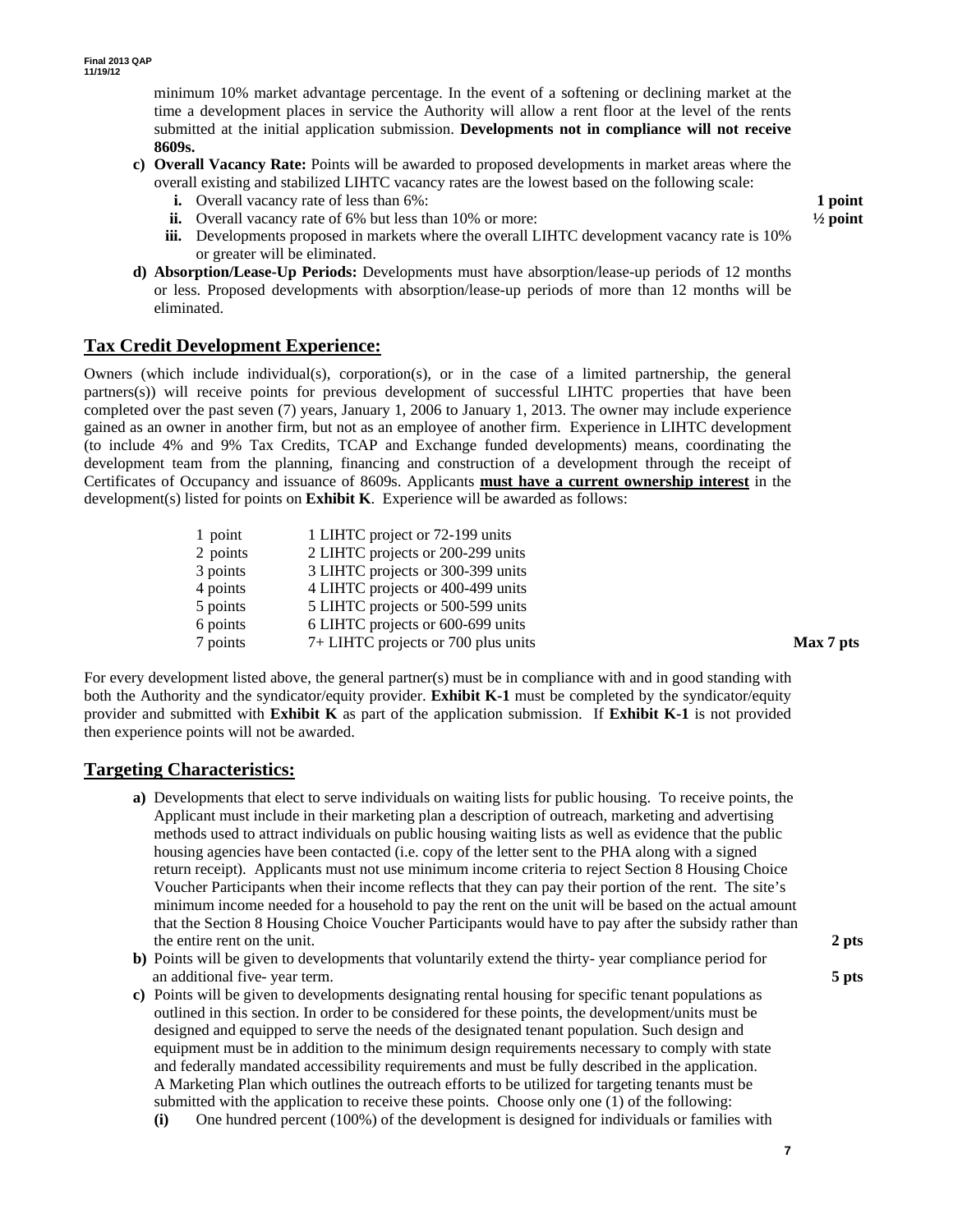children. To receive these points at least twenty-five percent (25%) of the low-income units must contain three (3) or more bedrooms.

- **(ii)** At least eighty percent (80%) of the units are designed, equipped and occupied by older person(s) fifty-five years of age or older. The remaining units must be designed, equipped, and occupied by special needs populations. All new construction developments are limited to one (1) or two (2) bedroom units*.* All new construction developments, greater than a one (1) story structure must be accessible to all additional stories by elevators. Acquisition with rehabilitation developments more than one (1) story must provide evidence that existing elevators have received regular maintenance and are in good working condition as of the application submittal date to service all upper level rental units. Those developments without existing elevators will be required to install elevators. Developments designating 100% of the units for persons 55 or older are eligible for these points.
- **(iii)** At a minimum, (10%) of the total units are set-aside for disabled and special needs tenants. Developments seeking points under this criterion should include a letter from the appropriate disability agency regarding the need for these units.

### **Development Size:**

Applications for developments consisting of fewer than 16 units will not be considered in any funding set-aside for the competitive tax credit funding cycle.

New construction developments, including adaptive reuse developments, will be awarded points based on the total development size as follows:

| a) Developments at or below 56 total units.                                                                    | 3 pts |
|----------------------------------------------------------------------------------------------------------------|-------|
| b) Developments having 57 to 64 total units.                                                                   | 2 pts |
| c) Developments having 65 to 72 total units.                                                                   | 1 pt  |
| New construction developments, including adaptive reuse developments, consisting of 73 total units or more may |       |

not participate in the competitive 9% tax credit program.

Rehabilitation developments will be awarded points based on the total development size as follows:

| a) Developments at or below 56 total units.          | 3 pts |
|------------------------------------------------------|-------|
| <b>b</b> ) Developments having 57 to 80 total units. | 2 pts |
| c) Development having 81 to 96 total units.          | 1 pt  |

Rehabilitation developments consisting of 97 total units or more may not participate in the competitive 9% tax credit program.

#### **Development Characteristics:**

#### **Optional Development Design Criteria Points:**

This section allows developers to choose various optional design criteria to be included as part of the development. All developments **must** obtain a minimum of one hundred ten (110) points from this section to avoid disqualification. Although developments may choose to do more, the maximum number of points to be awarded from this section (items 1-30) is one hundred ten (110). Developments awarded credits must incorporate into the development all of the items chosen for points. As part of the placed in service application submission, the Authority will require manufacturer's data sheets as confirmation that items chosen meet the standards as outlined.

| 1. | Roof shingles must be architectural style anti-fungal and warranted for a minimum of thirty (30) years.    | 8 pts  |
|----|------------------------------------------------------------------------------------------------------------|--------|
| 2. | Attic insulation rated R-38 or higher.                                                                     | 3 pts  |
| 3. | Energy Star rated HVAC systems (15 SEER or greater) in all units.                                          | 5 pts  |
| 4. | All units must have a balcony, sunroom, or patio. A sunroom must contain a minimum of three (3) window     |        |
|    | panels and have distinct architectural separation from the living room. Patios must be at least 64 sq. ft. |        |
|    | Front porches are not considered patios.                                                                   | 10 pts |
| 5. | Curbing for paved areas throughout the development site including the parking areas.                       | 5 pts  |
| 6. | Gazebo (Must be covered and have bench seating; must be permanently affixed and constructed in             |        |
|    | place; be ADA compliant, accessible and contain a minimum of 100 square feet) or covered picnic            |        |
|    | shelter (must have a table and bench seating and must be ADA compliant and accessible) in an               |        |

appropriate location. (May not be selected for points if using this option as a recreation area for older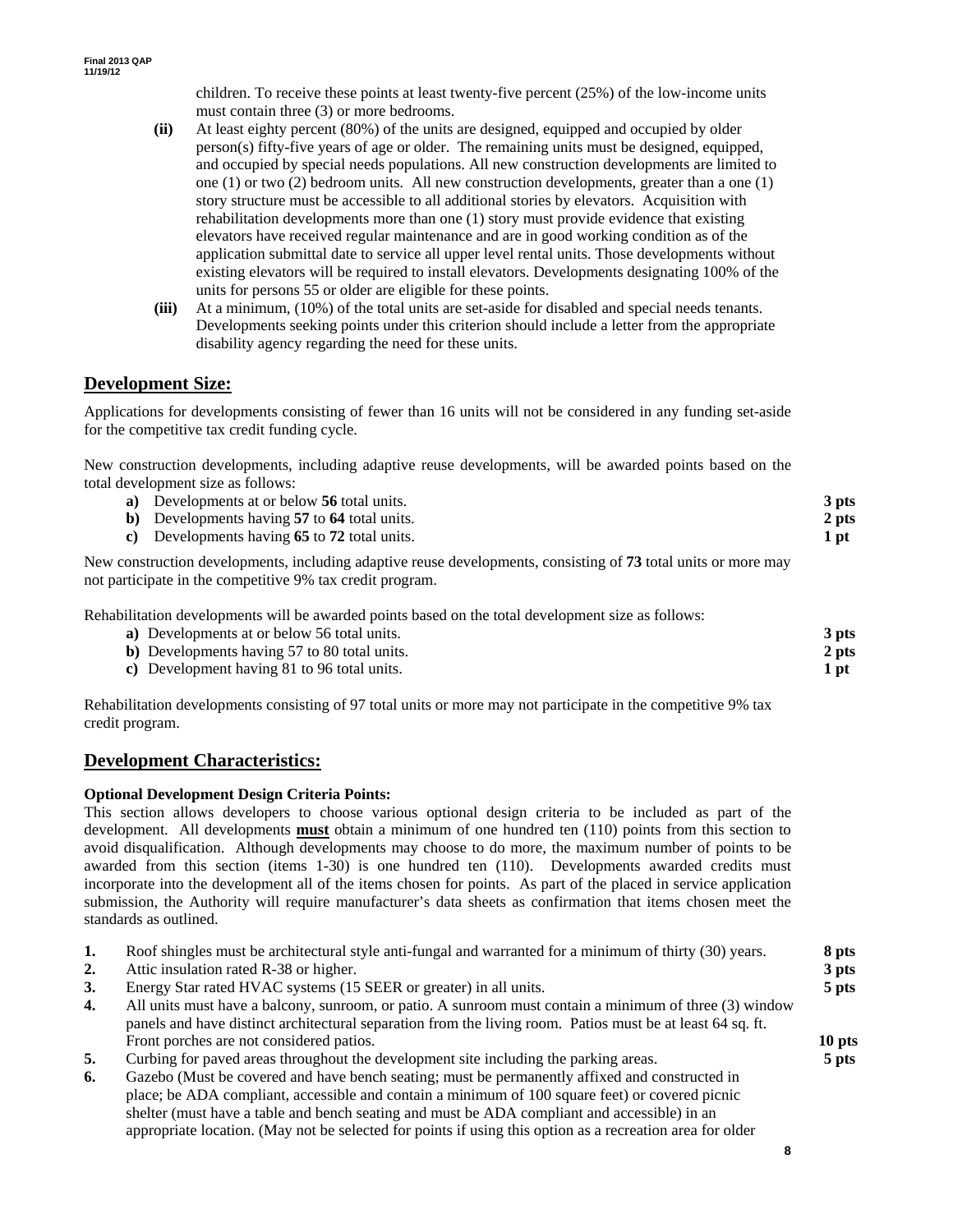| 7.<br>8.<br>9. | persons under Mandatory Design Criteria, All Development Types, item 6.b).<br>Irrigation/sprinkler system serving all landscaped areas.<br>Underground utilities (gas/electric, cable and phone) throughout the development site.<br>Provide in the community room a minimum of two (2) current updated computer systems, manufactured<br>within the last 12 months, to include new computers, new printers, and a new scanner. The computers<br>must be equipped with high speed Internet service (e.g. broadband or cable). It is expected that printer<br>cartridges, computer supplies and ongoing maintenance of the computers and systems will be furnished as |                                       |        |  |
|----------------|----------------------------------------------------------------------------------------------------------------------------------------------------------------------------------------------------------------------------------------------------------------------------------------------------------------------------------------------------------------------------------------------------------------------------------------------------------------------------------------------------------------------------------------------------------------------------------------------------------------------------------------------------------------------|---------------------------------------|--------|--|
| 10.            | part of receiving these points.<br>Each unit must have an Energy Star ceiling fan with light fixture in the living room and all bedrooms. All                                                                                                                                                                                                                                                                                                                                                                                                                                                                                                                        |                                       | 3 pts  |  |
|                | ceiling fans and overhead lights must connect to wall switches.                                                                                                                                                                                                                                                                                                                                                                                                                                                                                                                                                                                                      |                                       | 5 pts  |  |
| 11.            | Full size Energy Star refrigerator, with ice maker, having a minimum size of eighteen (18) cubic feet.                                                                                                                                                                                                                                                                                                                                                                                                                                                                                                                                                               |                                       |        |  |
| 12.            | (May not be selected for points if also selecting #30)<br>All units pre-wired for high speed (broadband) Internet hook-up with at least one (1) centrally                                                                                                                                                                                                                                                                                                                                                                                                                                                                                                            |                                       | 5 pts  |  |
|                | located connection port and connection ports in all bedrooms or wireless computer network.                                                                                                                                                                                                                                                                                                                                                                                                                                                                                                                                                                           |                                       | 3 pts  |  |
| 13.            | Over the range mounted microwave oven, with re-circulating fan, in all units.                                                                                                                                                                                                                                                                                                                                                                                                                                                                                                                                                                                        |                                       | 4 pts  |  |
| 14.            | All units must have a Range Queen or comparable extinguishing system over the stove or have element                                                                                                                                                                                                                                                                                                                                                                                                                                                                                                                                                                  |                                       | 3 pts  |  |
| 15.            | temperature control plates on each stove burner (e.g. Safe-T-element, etc).<br>A minimum square footage per unit based on the number of bedrooms per unit specified as follows. To<br>qualify, all of the units must meet the minimum square footage per unit. The Authority considers the<br>square footage of an individual unit to be the usable living space measured from the interior wall to                                                                                                                                                                                                                                                                  |                                       |        |  |
|                | interior wall.                                                                                                                                                                                                                                                                                                                                                                                                                                                                                                                                                                                                                                                       |                                       | 20 pts |  |
|                | Bedrooms per Unit<br><b>One</b>                                                                                                                                                                                                                                                                                                                                                                                                                                                                                                                                                                                                                                      | Minimum Sq. Ft. per Unit<br>750       |        |  |
|                | Two                                                                                                                                                                                                                                                                                                                                                                                                                                                                                                                                                                                                                                                                  | 950                                   |        |  |
|                | Three                                                                                                                                                                                                                                                                                                                                                                                                                                                                                                                                                                                                                                                                | 1,100                                 |        |  |
|                | Four                                                                                                                                                                                                                                                                                                                                                                                                                                                                                                                                                                                                                                                                 | 1,250                                 |        |  |
|                | The maximum allowed per unit square footage for new construction units is as follows:                                                                                                                                                                                                                                                                                                                                                                                                                                                                                                                                                                                |                                       |        |  |
|                | Bedrooms per Unit                                                                                                                                                                                                                                                                                                                                                                                                                                                                                                                                                                                                                                                    | Maximum Sq. Ft. per Unit              |        |  |
|                | One                                                                                                                                                                                                                                                                                                                                                                                                                                                                                                                                                                                                                                                                  | 850                                   |        |  |
|                | Two                                                                                                                                                                                                                                                                                                                                                                                                                                                                                                                                                                                                                                                                  | 1,100                                 |        |  |
|                | Three                                                                                                                                                                                                                                                                                                                                                                                                                                                                                                                                                                                                                                                                | 1,250                                 |        |  |
|                | Four                                                                                                                                                                                                                                                                                                                                                                                                                                                                                                                                                                                                                                                                 | 1,400                                 |        |  |
| 16.            | Providing bathrooms per unit based on the number of bedrooms according to the following. To qualify,<br>all the units must provide the minimum number of bathrooms as specified.                                                                                                                                                                                                                                                                                                                                                                                                                                                                                     |                                       |        |  |
|                | Bedrooms per Unit<br>One                                                                                                                                                                                                                                                                                                                                                                                                                                                                                                                                                                                                                                             | <b>Bathrooms</b> per Unit<br>One Full |        |  |
|                | Two                                                                                                                                                                                                                                                                                                                                                                                                                                                                                                                                                                                                                                                                  | One Full and One 3⁄4 bath             |        |  |
|                | Three                                                                                                                                                                                                                                                                                                                                                                                                                                                                                                                                                                                                                                                                | Two Full                              |        |  |
|                | Four                                                                                                                                                                                                                                                                                                                                                                                                                                                                                                                                                                                                                                                                 | Two Full and One-Half                 |        |  |

Bathrooms are defined as follows: ½ bathroom contains a toilet and vanity with sink; ¾ bathroom contains a toilet, vanity with sink, and a shower; and a full bathroom contains a toilet, vanity with sink, and a tub/shower combination. ADA units ONLY may have a roll in shower.

- **17.** A minimum six (6) camera video security system with four (4) cameras monitoring the exterior site and two (2) monitoring the manager's office and community center. **7 pts**
- **18.** One (1) rental unit reserved for a security officer, on-site manager or maintenance person. The unit(s) will be treated either as community space and non-revenue generating or as an income eligible unit(s) which will be subject to compliance monitoring. Each unit(s) must be designated in the tax credit application. **5 pts**
- **19.** Walking trails, minimum 4 feet wide, paved and continuous. Trail should be a minimum 1250 linear feet. At a minimum, install one (1) permanently anchored weather resistant bench with a back at the mid-point of the trail. Sidewalks are not considered walking trails. **10 pts**
- **20.** Perimeter fencing extending around all sides of the development site, except the development entrance(s). **5 pts**
- **21.** The development will be built to meet, at a minimum, the Version 3.0 Energy Star Certification. **15 pts**
- **22.** Provide an easily-accessible area that serves the entire development and is dedicated to the collection and Storage of non-hazardous material for recycling, to include paper, corrugated cardboard, glass, plastics, and metals. Property management is responsible for ensuring of proper disposal and removal of the recyclables. **5 pts**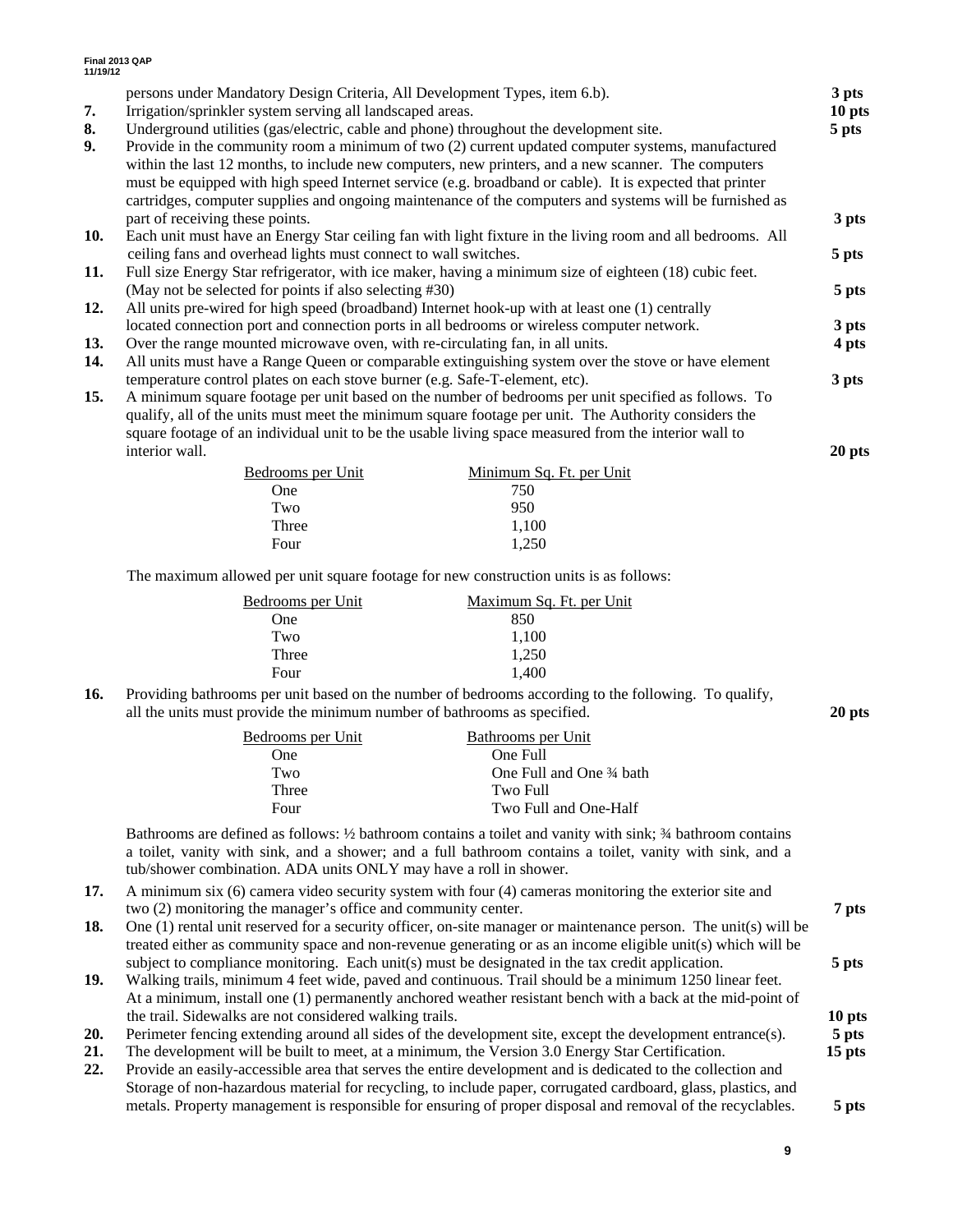#### **The following items are for rehabilitation developments only:**

|            | THE TOHOWING REFINS AT E TOT TEMADIMATION DEVELOPMENTS ONLY.                                                 |         |
|------------|--------------------------------------------------------------------------------------------------------------|---------|
| <b>23.</b> | Install Energy Star rated dishwasher in all units. (May not be selected for points if also selecting #30)    | 3 pts   |
| 24.        | Install overhead light fixture connected to a wall switch in the living room and all bedrooms. All light     |         |
|            | fixtures to be fitted with Energy Star light bulbs.                                                          | 3 pts   |
| 25.        | Provide one and one-half $(1.5)$ bathrooms in all units with two $(2)$ or more bedrooms. (May not be         |         |
|            | selected for points if also selecting #16).                                                                  | 10 pts  |
| 26.        | Minimum bedroom size for all bedrooms in each unit is 120 square feet. The minimum bedroom                   |         |
|            | Square footage excludes the closet space.                                                                    | 5 pts   |
| 27.        | Provide a minimum 1200 square foot community building. The square footage counted towards this               |         |
|            | total may include a leasing office, an equipped exercise room, and an equipped computer center.              |         |
|            | Laundry room and storage/maintenance rooms will not be counted as part of the 1200 square foot minimum.      | 10 pts  |
| 28.        | Hookups for standard size washers/dryers in all units. (Hookups for stackable washer/dryers do not count)    | $5$ pts |
| 29.        | Energy Star rated windows in all units.                                                                      | 8 pts   |
| <b>30.</b> | In all units, existing appliances replaced with a full size Energy Star refrigerator, with ice maker, having |         |
|            | a minimum size of eighteen (18) cubic feet; and an Energy Star rated dishwasher; and an energy               |         |
|            | efficient hot water heater with an energy factor greater than 0.61 for gas or 0.93 for electric.             | 10 pts  |
|            |                                                                                                              |         |

#### **Durable Construction:**

Durable construction with respect to each building, **choose only one** of the following:

- **1.** Brick/stone veneer or stucco minimum 70% and remaining exterior fiber cement and/or hardiplank. **4 pts 2.** Brick/stone veneer or stucco minimum 50% and remaining exterior fiber cement and/or hardiplank. **3 pts**
- **3.** Brick/stone veneer or stucco minimum 30% and remaining exterior fiber cement and/or hardiplank **2 pts**
- **4.** Brick/stone veneer or stucco minimum 50% and remaining exterior siding to be vinyl siding with a thickness of at least .044 mils; or full fiber cement. **1 pt**

The exterior of the building is defined as the exterior façade from finished grade elevation to eave line. All exterior wall faces must have an excess of brick/stone veneer based on the percentages selected above. This is applicable to all sides of all the buildings. On all exterior walls the brick/stone must extend above all areas of grass, landscaping and other areas of soil or mulch.

### **Rent Targeting:**

Developments that elect to both rent and income restrict up to twenty-five percent (25%) of the total units to 50% AMI tenants, for the entire term of the LIHTC compliance period. Points will be awarded on a sliding scale rounded to two decimal places. **0-25 pts**

### **Financial Characteristics:**

The Authority strives to ensure aesthetics and livable standards in its affordable housing developments in order to ensure that the developments funded are durable and marketable to tenants for the entire compliance period. However, it is also the Authority's objective to allocate its annual allocation of tax credits in a manner that creates as many affordable housing units as possible. Because tax credits are limited, cost per type of unit and construction costs per square foot are important factors in analyzing applications. The Authority will apply cost standards for Eligible Basis per Heated Square Foot (EBHSF) based on the group average for each type of development submitted in the funding cycle. The Authority will use discretion in determining the groups for comparison, i.e. garden style, single family, townhouse type developments will be compared to each other to determine similar development costs. Developments with costs that appear to be higher than typically warranted will be reviewed by the Authority's construction cost consultant. The costs reviewed will include both hard and soft costs. The construction cost consultant will analyze building types, site conditions, local requirements, and costs for similar developments in similar areas of the state. If, based on the consultant's review, the development costs are found to be reasonable and can be substantiated then the development will remain in the competition. If however, after the consultant's review the costs cannot be substantiated or if substantiated are still found to be unreasonable for affordable housing, then the development will be eliminated from the tax credit competition.

Under no circumstances, regardless of construction type, set-aside, or tenant targeting will the Authority fund developments in excess of the following Total Development costs per unit:

• Rehabilitation- \$115,000 per unit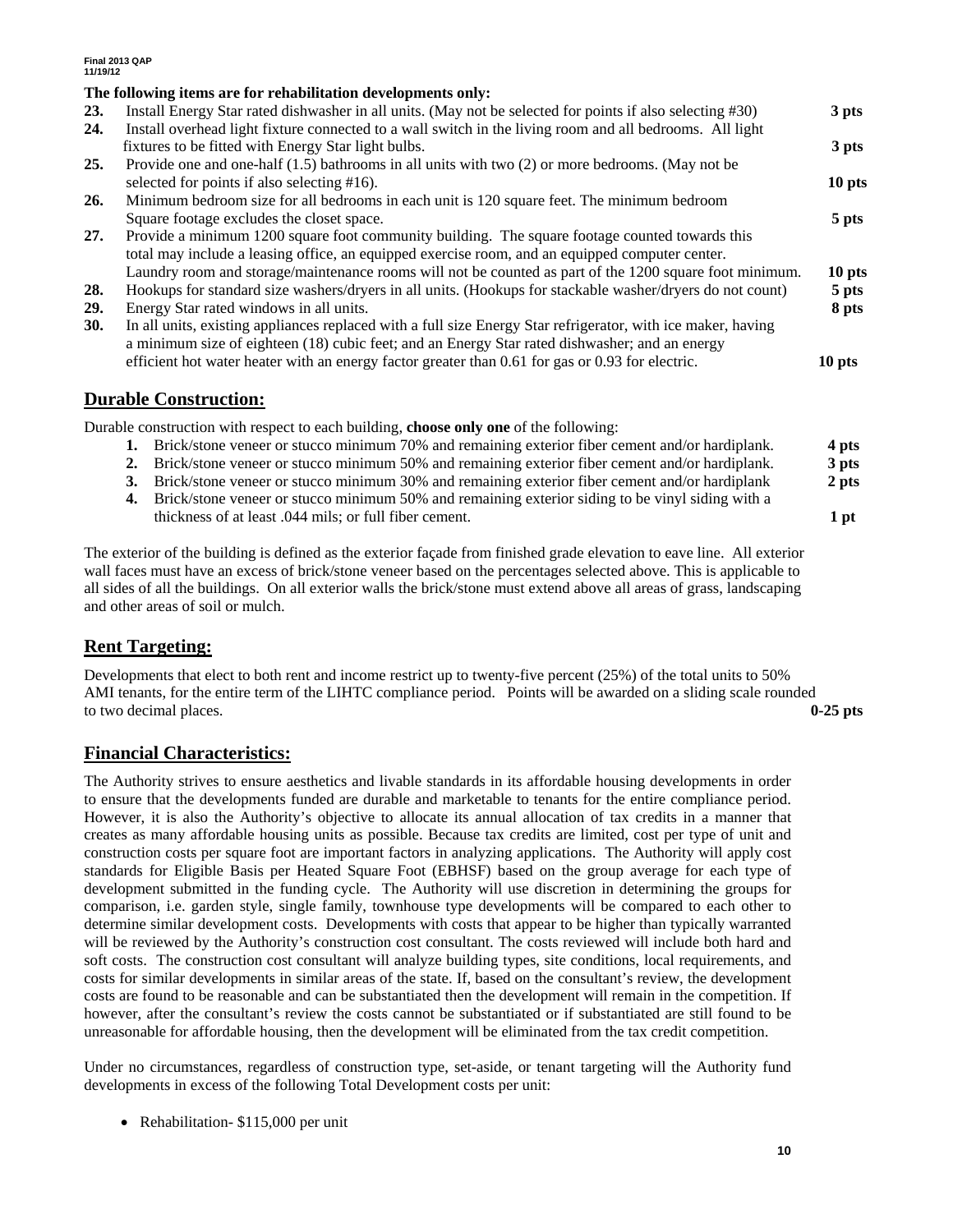• New Construction- \$175,000 per unit

Under no circumstances, regardless of construction type, set-aside, or tenant targeting will the Authority fund developments in excess of the following tax credits per unit:

• Rehabilitation: 1 bedroom: \$8,000 2 bedroom: \$10,000 3 bedroom- \$10,500 4 bedroom- \$11,000 • New Construction: 1 bedroom: \$12,500 2 bedroom- \$16,000 3 bedroom- \$18,000 4 Bedroom- \$19,500

## **IV. TIE BREAKER CRITERIA**

#### **The following factors will be used in the order they are listed to break a tie. If a tie is broken using the first factor then the other factors will not be applied and so on.**

- **1.** Developments with the highest site scores.
- **2.** Market Rate Advantage: Developments representing rents with the highest market rate advantage will receive preference. Developments may propose rents at higher than a 25% market rate advantage however the Authority will cap the rate at 25% for the tie break review. The market rate advantage percentage will be taken out to two (2) decimal places for evaluation purposes.
- **3.** Sites located in a community revitalization plan area will receive preference. The Authority will accept a plan or Resolution adopted or passed by the local government which designates a targeted area for a mix of housing, retail, and/or public services. The targeted areas cannot be an entire local jurisdiction, nor can it be a site level designation. Consolidated or Comprehensive Plans for a City or County will not satisfy this provision unless they designate a targeted area for a mix of housing, retail and/or public services. The plan or Resolution must have been approved and adopted by the local government at a public meeting not later than November 15, 2012. A letter from the Mayor, City Manager, Planning or Zoning Director must be included with the plan or Resolution which states that the proposed development site would be part of an existing and ongoing revitalization for the area which promotes affordable housing developments.
- **4.** Rent per Heated Square Foot: The Authority will calculate each development's rent per heated square foot as follows. The numerator, total gross monthly income, is the sum of the proposed net rent times the number of units, for each bedroom size. Net rents are limited to a maximum rent advantage of 25%, as determined in Tiebreaker #2. The denominator, total heated square feet (HSF), is the sum of the HSF per unit times the number of units, for each bedroom size. HSF means residential living space only, and does not include any heated common space. The total heated square footage of all units is limited to the lesser of (a) the maximum allowed per unit square footage or (b) the actual square footage submitted. The Authority will calculate the quotient to four decimal places.
- **5.** Owners (which include individual(s), corporation(s), or in the case of a limited partnership, the general partners(s)) who have previously developed a minimum of one LIHTC development in South Carolina between January 1, 2006 and February 1, 2013. LIHTC development (to include 4% and 9% Tax Credits, TCAP and Exchange funded developments) means, coordinating the development team from the planning, financing and construction of a development through the receipt of Certificates of Occupancy and issuance of 8609s. Applicants **must** have a current ownership interest in the development.
- **6.** Developments that provide letters of positive support from the City Manager, Mayor or County Administrator for the proposed development.
- **7.** Sites considered as having Historic Character. Historic Character generally means any development consisting of one or more structures (1) (a) individually listed in the National Register of Historic Places; or (b) located in and contributing to a National Register Historic District and (2) the rehabilitation of which will be completed in such a manner as to be eligible for federal and state historic rehabilitation tax credits. The historic character of a site may be established by documentation from the South Carolina Department of Archives and History with the application submission.
- **8.** Developments located in a Qualified Census Tract (QCT) that contribute to a concerted community revitalization plan (CRP). The CRP plan must be included with the application submission.
- **9.** Eventual Homeownership: Provide a detailed narrative of how homeownership will be achieved. Submit an acceptable Conversion Agreement, and other documentation as required, that provides for tenant ownership at the end of the initial fifteen (15) year compliance period. The Applicant must submit a conversion plan as well as other required documentation that includes but is not limited to a detailed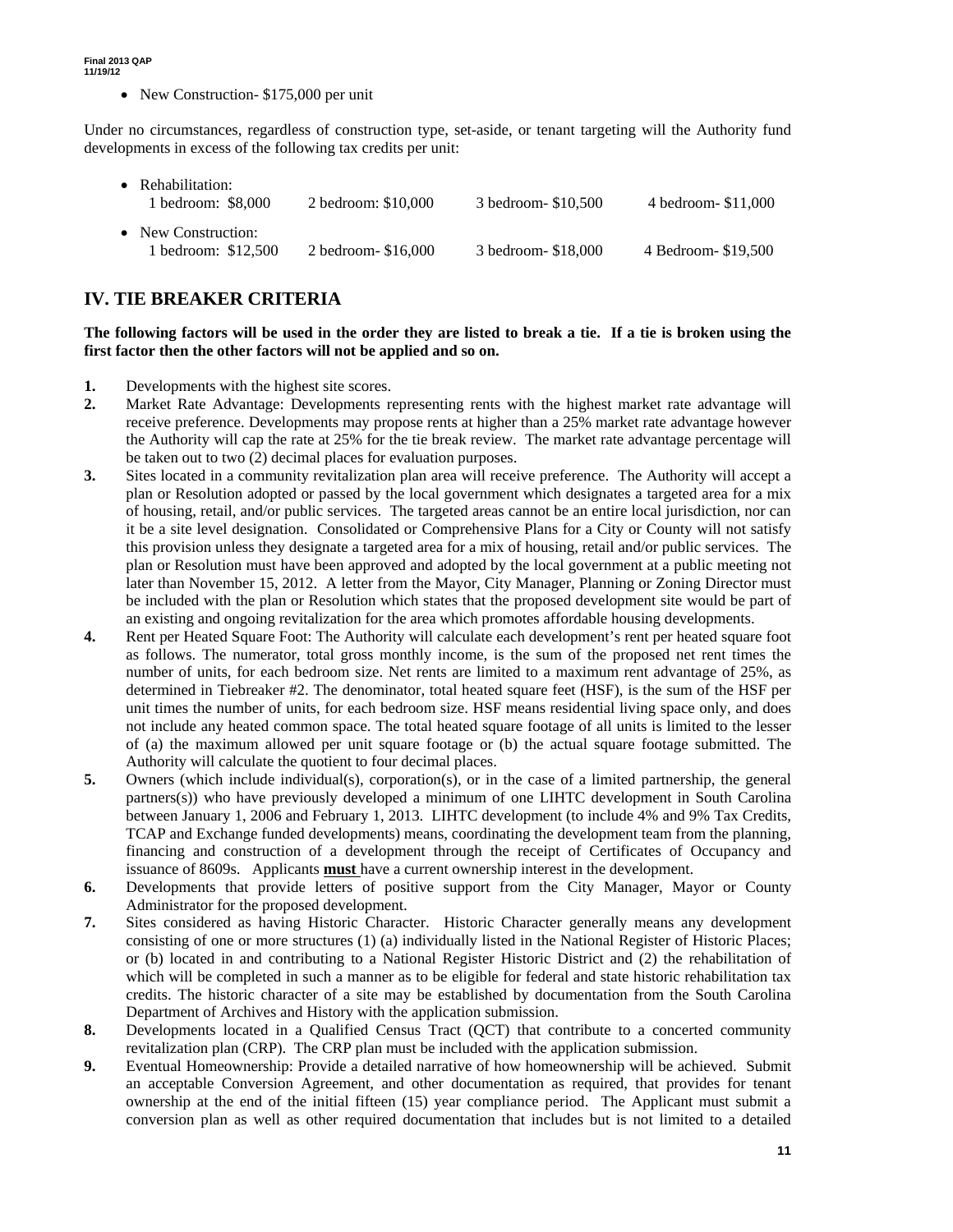timeline outlining how the tenants will become homeowners. The conversion plan must include all homebuyer counseling programs to be provided along with the financial procedure that will be used to transfer the rental units into homeownership. The Applicant must execute a Conversion Agreement providing that the units will be converted to tenant ownership at the end of the fifteen (15) year tax credit compliance period or the twenty (20) year compliance period if receiving state HOME funds.

**10.** If applications are still tied after all above tie breakers have been applied, the Authority will utilize a lottery system. All Application identification numbers, ONLY for those Applications still tied for funding, will be placed in a drum and an impartial Authority employee will draw developments at random until all funds are exhausted. The drawing will be open to the public, supervised by Internal Audit staff, with results posted on the Authority's tax credit webpage.

## **V. MANDATORY DESIGN CRITERIA**

The following mandatory design criteria **must be** included in the development design:

### **For ALL Development Types:**

- **1.** Window coverings for each window, including glass doors, must be installed. Metal blinds are not permitted.
- **2.** All kitchen and bathroom interior cabinets must be solid wood or wood/plastic veneer products with dual slide tracks on drawers. New cabinets must have solid wood dual sidetrack drawers and no laminate or particleboard fronts for doors or drawer fronts. Cabinets shall meet the ANSI/KCMA A1 61.1 performance and construction standard for kitchen and vanity cabinets. Cabinets shall bear the certification seal of KCMA (Kitchen Cabinet Manufacturers Association).
- **3.** All entry doors must be metal-clad wood, steel or fiberglass doors that are insulated, paneled, and have a peephole. Deadbolt locks are required in entry doors. Dead bolt locks on entry doors should have "thumb latch" on interior side. Double keyed dead bolt locks are prohibited. The minimum clear width of all exterior doors shall be 34 inches.
- **4.** Bi-fold and sliding interior doors are prohibited. All doors must be side hinged.
- **5.** A landscaping plan must be submitted indicating areas to be sodded and landscaped. Landscaping plan(s) must follow any applicable landscape municipal ordinance. At a minimum, sod shall be installed on the front and side areas to a point twenty (20'-0") feet from the building(s). Landscaping may incorporate sod and drought resistant plants and shrubs. All disturbed areas not sodded must be seeded.
- **6.** All retention and/or detention ponds must be fenced in unless a letter is provided from the Department of Health and Environmental Control (DHEC) that a fence is not required. The storm water retention/detention basin design, maintenance and management shall be the sole responsibility of the owner/developer and shall be in strict accordance with all applicable federal, state, local and environmental regulations governing storm water retention/detention basins.
- **7.** A recreation area suitable for proposed tenant targeting:
	- **a)** For family developments (i) Playground for children located away from automobile traffic patterns with commercial quality play equipment (the playground area must have a minimum of four (4) separate pieces of equipment or a structure that encompasses a minimum of four (4) pieces of equipment) accessible to handicapped traffic and at least one permanently anchored, weather resistant bench, with a back, or (ii) an exercise room with a minimum of three nautilus-type workout machines (this room's square footage may be included in the minimum 1,200 sq. ft. community building);
	- **b)** For older persons developments (i) An exercise room with a minimum of three (3) nautilus type work-out machines (this room's square footage may be included in the minimum 1,200 sq. ft. community building), or (ii) a minimum of one gazebo, with seating, equipped with an Energy Star ceiling fan with light fixture.
- **8.** A new development sign at the entrance(s) to the complex affixed with a Fair Housing logo.
- **9.** Exterior lighting fixtures at all entry doors including individual apartment units, community buildings and common areas within the building(s). The fixtures at the individual apartment units are to be controlled from the interior of the unit.
- **10.** Enclosed trash dumpsters and/or compactors. The dumpster must be enclosed by solid fencing on at least three sides. The pad and approach pad to the dumpster must be concrete and not asphalt. The trash dumpster/compactor must be ADA accessible and located on an ADA accessible route.
- **11.** Roofing materials shall be anti-fungal shingles with a minimum 25-year warranty.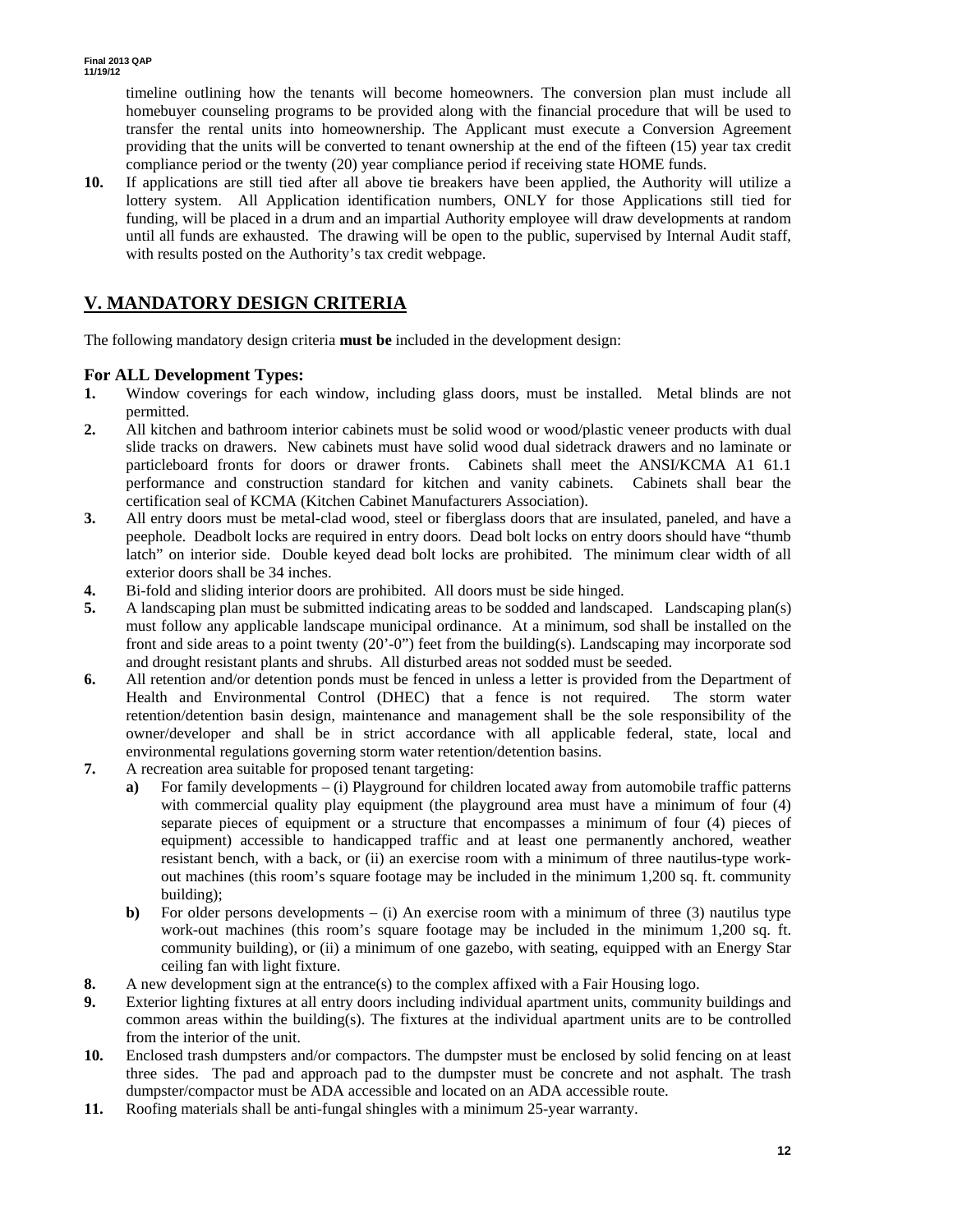- **12.** The following Energy Star appliances must be provided in each unit: Full sized refrigerator-freezer, with ice maker, having a minimum size of fourteen (14) cubic feet.
- **13.** At least fourteen (14) SEER HVAC units must be installed. If the Physical Needs Assessment, completed for a rehabilitation development, does not recommend replacement of existing HVAC units in the development, this mandatory criterion is waived. However, any replacement HVAC units installed in the development must be at least fourteen (14) SEER. All refrigeration lines must be insulated. All developments must have central heat and air. Window units are not allowed for any development type.
- **14.** A laundry facility containing: (a) at least one (1) commercial washer and one (1) commercial dryer per twenty-four (24) units; and (b) adequate seating and at least one (1) table for folding clothes. For developments containing more than one hundred (100) rental units that also provide washer and dryer hookups in all units, a minimum of one (1) commercial washer and one (1) commercial dryer per thirtytwo (32) units is required. Single family detached unit, townhouse, or duplex developments must provide a washer and dryer hookup in every unit. Developments providing washers and dryers in all rental units are not required to provide a laundry facility.
- **15.** Each unit must be equipped with a 5 lb. ABC rated dry chemical fire extinguisher readily accessible in the kitchen and mounted to accommodate handicapped accessible height in accessible units.
- **16.** Wall switch controlled Energy Star rated overhead lighting is required in all rooms.
- **17.** Sites located in a Radon Zone-1 (highest level) will require Radon Resistant New Construction Practices. Rehabilitation projects must meet the Radon Mitigation Standards as required by the Environmental Protection Agency.
- **18.** All new construction developments must submit a complete site specific soils report and boring site plan, not more than one year old at the time of submission of final plans and specifications, bound within the project specifications. Rehabilitation projects adding any new building foundations must submit a foundation specific soils report. The soils report and boring site plan must reflect the results of laboratory tests conducted on a minimum of one (1) soil boring per planned building location and a minimum total of two (2) soil borings at the planned paved areas of the development. A registered professional engineer or a certified testing agency with a current license to practice in the State of South Carolina must prepare the report. Rehabilitation projects adding any new building foundations must also submit a foundation specific soils report and boring site plan as stated above.
- **19.** Metal flashing or 20 mil polyethylene when used in conjunction with a self- adhering polyethylene laminate flashing, must be installed above all exterior door and window units.
- **20.** Mailboxes, playground and all exterior project amenities must be ADA accessible.
- **21.** Exterior wall insulation must have an overall R-11 minimum for the entire wall assembly and roof or attic insulation must have an R-30 rating minimum.
- **22.** Tub/shower units must have minimum dimensions of 30-inch width by 60-inch length and be equipped with anti-scald valves. All shower units without a tub must have minimum dimensions of 30-inch width by 48-inch length (ADA approved shower). All tubs in designated handicap accessible units must come complete with "factory- installed grab bars".
- **23.** Mirror length must extend to top of vanity backsplash with top of mirror a minimum of 6'-0" above finish floor. Framed decorative mirrors or medicine cabinets with mirrors are allowed with a minimum size of 14" x 24" and must be hung with the top of mirror a minimum of 6'-0" above finish floor. Vanity cabinets or a medicine cabinet shall be provided in all units. All cabinets in designated handicap accessible units must be installed at ADA mounting heights.
- **24.** Water heaters must be placed in drain pans with drain piping plumbed to disposal point as per the latest approved addition of the International Plumbing Code.
- **25.** Pipe all Water Heater Temperature & Pressure (T&P) relief valve discharges to disposal point as per the latest approved edition of the International Plumbing Code.
- **26.** Exterior shutters (new not recycled) are required on all 100% vinyl siding buildings. Only existing rehabilitation developments may have 100% vinyl building exteriors.
- **27.** Roof gable vents must be made of aluminum or vinyl materials.
- **28.** All attics must be vented.
- **29.** Carpet and Resilient flooring materials must meet minimum FHA standards.
- **30.** Each bedroom and hallway, etc. must have, as required by Code (local, state or Federal) a hard-wired battery back-up smoke detector.
- **31.** A carbon monoxide detector must be installed in each unit with gas mechanical systems or gas appliances. Units with an attached garage must also have a carbon monoxide detector installed. A combination unit smoke detector and carbon monoxide detector can be used to meet this requirement.
- **32.** Pre-finished fascia and soffits must be vinyl covered aluminum and/or perforated cementitious panels with vents.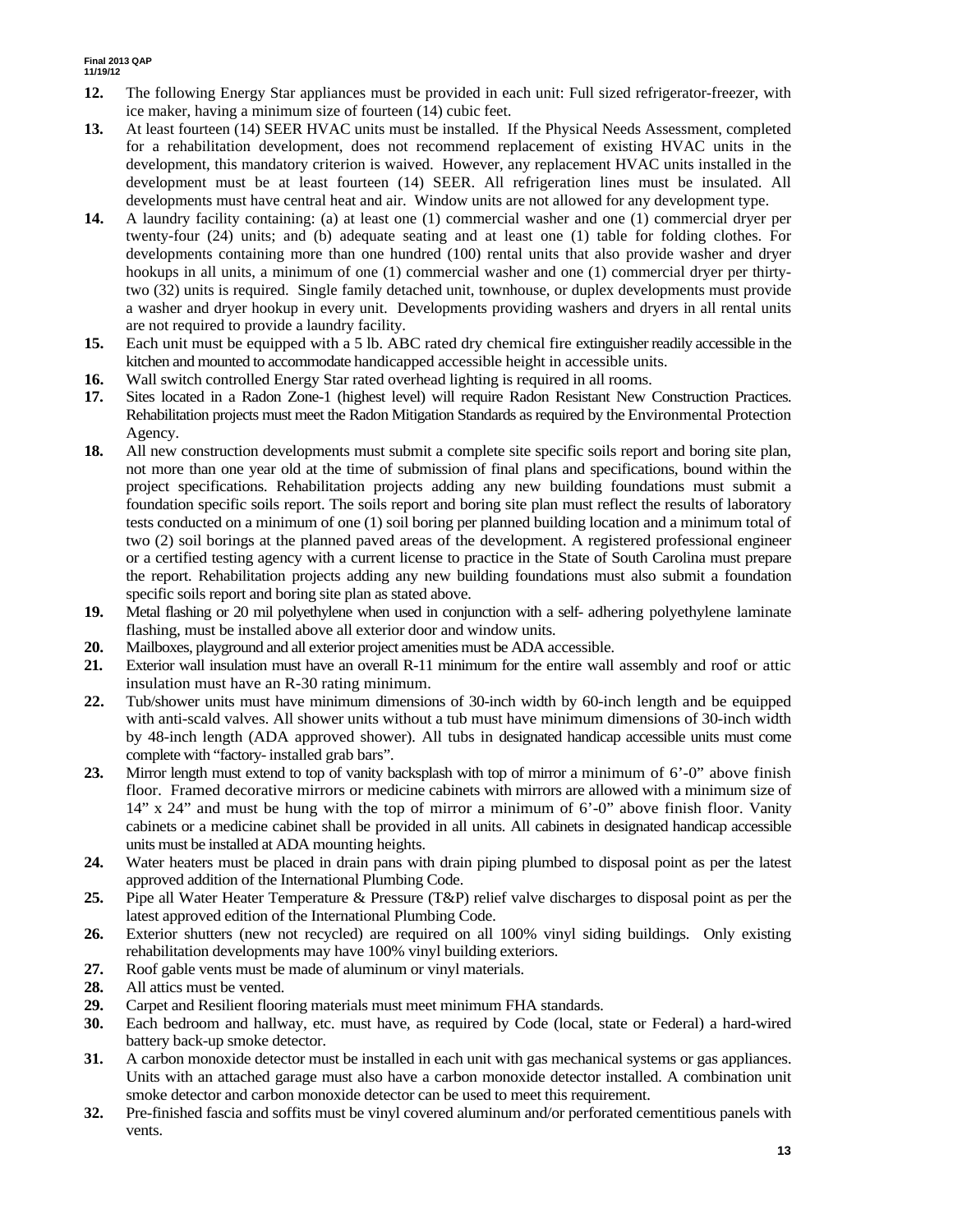- **33.** Gutter and downspout systems complete with splash blocks will be supplied surrounding all residential buildings.
- **34.** At a minimum, all developments must meet the 2006 International Energy Conservation Code.

#### **For ALL New Construction Developments:**

- **1.** All units must be equipped with an Energy Star rated dishwasher and an energy efficient rated hot water heater with energy factor of 0.61 for gas or 0.93 for electric and will have manufacturer's data sheet submitted with plans.
- **2.** All units must have Energy Star rated windows and will have manufacturer's data sheet submitted with plans.
- **3.** All units must have an Energy Star rated HVAC system and will have manufacturer's data sheet submitted with plans.
- **4.** Lighting must be in all common area corridors, stairwells, and the community room. Interior light fixtures to be fitted with Energy Star light bulbs.
- **5.** Low flow water saving features must be used- low flow showerheads, low flow kitchen and bathroom faucets, and low flow toilets and will have manufacturer's data sheet submitted with plans.
- **6.** Washer/dryer hookups in all units.
- **7.** A minimum 1200 square foot community building. Entire facility must be ADA compliant. The square footage counted towards this total may include a leasing office, an equipped exercise room, and an equipped computer center. Laundry rooms and storage/maintenance rooms will not be counted as part of the 1200 square foot minimum. For developments proposing the second phase of a previously completed contiguous tax credit development, the requirement for an additional 1200 square foot community building is waived. However, it is required that laundry facilities be provided to the new phase and must be constructed on the site of the proposed phase. The mandatory laundry facility requirements under Section V. Mandatory Design Criteria, item 13 must be met.
- **8.** All units pre-wired for cable television hook-ups in the living room and one (1) per bedroom.
- **9.** Units with three (3) or more bedrooms must have a minimum of two (2) full bathrooms.
- **10.** The minimum bedroom size for the primary bedroom in each unit must be at least 168 square feet. All other bedrooms must be a minimum 120 square feet. The minimum bedroom square footage excludes the closet space.
- **11.** All older persons (55+ years) and elderly developments will be one-story structures, or if greater than one story, all stories will be accessible by elevators.
- **12.** All sidewalks and walkways shall be a minimum of 36" in width and made of concrete and shall provide access to all parking spaces, front entryway doors, common amenities and driveways and shall be ADA compliant. Where ADA accessible routes, walkways, etc. are required within the development, clearly marked ramps, crosswalks, signage, etc. shall be furnished in accordance with ADA regulations.
- **13.** Sliding glass doors are prohibited.
- **14.** Water closets must be centered, at a minimum, 18 inches from sidewalls, vanity/lavatories and bath tubs.
- **15.** Public use stairway components, such as stringers, treads, and risers must be constructed from steel or concrete. Handrails and pickets must be constructed from steel or aluminum.
- **16.** Patio and porch/balcony components used as part of the building shall have concrete slabs or decks and must be constructed so that no wood is exposed. Concealment shall be with materials such as aluminum or vinyl siding or cementitious materials. Structural wood columns shall be at a minimum 6" x 6" pressure treated columns concealed as noted above with properly sized fiberglass, high density urethane or aluminum columns. Columns must be installed on metal brackets/clips to prevent water seepage into the columns. Decorative rails and/or guard rail systems used at porches and patios shall be code compliant systems of vinyl, fiberglass or metal. Wood railings are not allowed.
- **17.** Wall Framing: Sound proofing or sound batt insulation is required between the stud framing in party walls. A sound rating of STC 54 is required.
- **18.** Fluorescent lighting is required in the kitchen.

#### **For ALL Single Family, Townhouse, and Duplex Developments:**

- **1.** All detached single family homes must contain a minimum of three (3) bedrooms and two (2) full bathrooms.
- **2.** All townhouses must contain a minimum of two (2) bedrooms and one and one-half bathroom. At a minimum, a half bathroom must be located on the first floor.
- **3.** All duplexes must contain a minimum of two (2) bedrooms and one and one-half bathroom.
- **4.** Developments must have concrete driveways, curbing at street and front entry walkways.
- **5.** All new construction developments must have a washer and dryer hookup in each unit.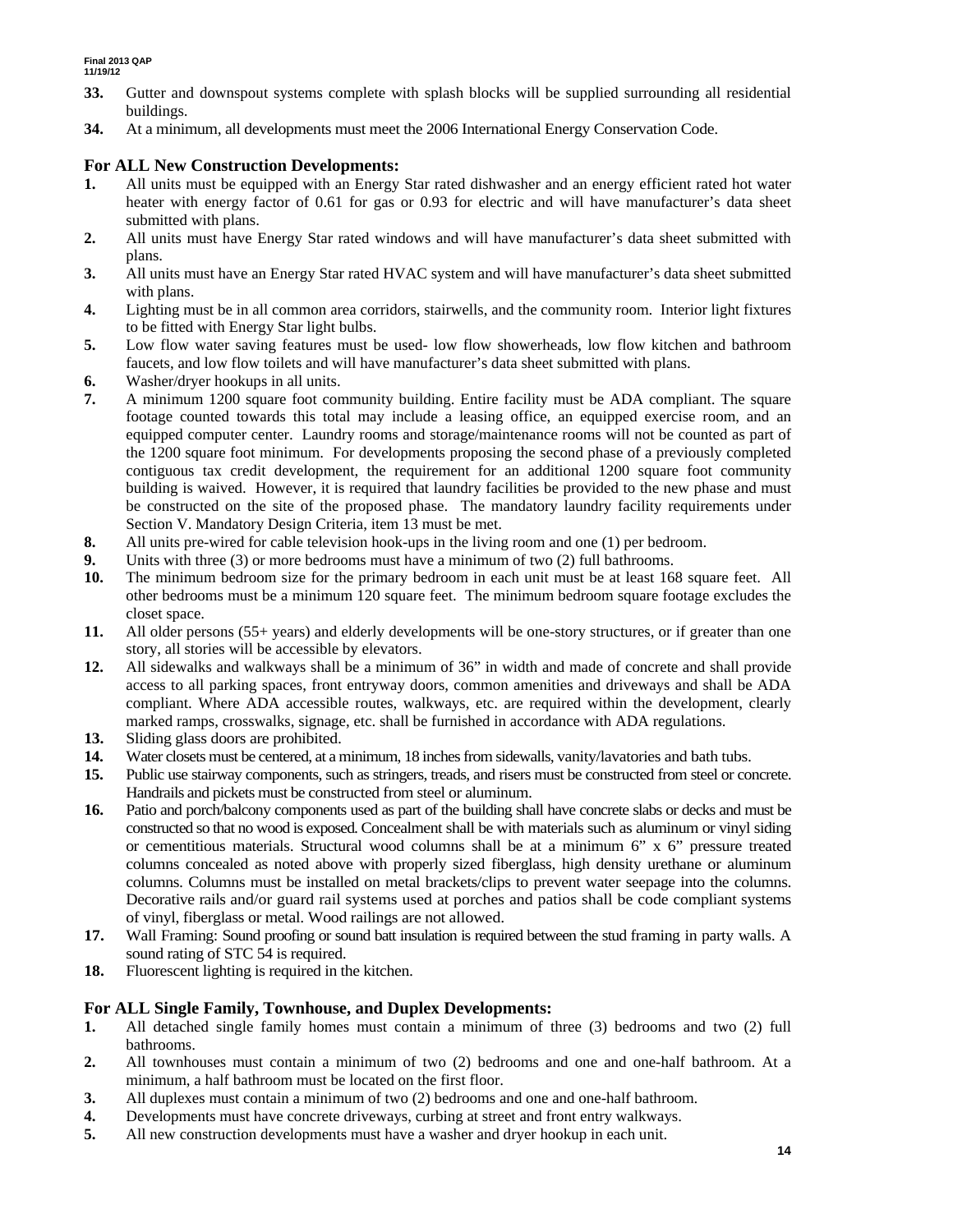#### **For ALL Rehabilitation Developments:**

Any of the following mandatory items (not to include repainting of the entire unit) replaced on or after January 1, 2006 are not required to be replaced as part of the rehabilitation.

- **1.** Replace and install new flooring in each unit. At a minimum, tile must be VCT or better.
- **2.** Entire unit (all rooms and ceilings) must be repainted.
- **3.** New bathroom fixtures must be installed to include the following:
	- **a)** New tub and new shower, re-glazing not allowed. Three piece surround insert is acceptable. All caulking must be replaced.
	- **b)** Replace sink, vanity and plumbing fixtures with new. Vanity to include, at a minimum, a pull out drawer and/or storage area.
	- **c)** New toilet.
	- **d)** Install new re-circulating exhaust fan.
	- **e)** Install new water supply valves.
- **4.** New kitchen fixtures must be installed to include the following:
	- **a)** Dual track sliding drawers.
		- **b)** New double sink and plumbing fixtures.
		- **c)** New stove with re-circulating exhaust fan.
		- **d)** New Energy Star rated refrigerator, with ice maker that is a minimum of 14 cubic feet.
		- **e)** Install new water supply valves.
- **5.** All entry doors must be steel or fiberglass doors that are insulated, paneled, and have a peephole.
- **6.** New Energy Star hot water heaters with an energy factor greater than 0.61.
- **7.** Replace all windows with insulated, double pane glass in either vinyl or aluminum framing.
- **8.** All units wired for high speed (broadband) Internet hook-up with at least one (1) centrally located connection port or wireless computer network. All wires to be hidden.
- **9.** Units with existing washer/dryer connections must replace and install new water supply fixtures and valves.
- **10.** All older persons (55+ years) and elderly acquisition/rehabilitation developments may have more than one-story, provided that existing elevators, receiving regular maintenance, are in good working condition as of the Application submittal date and service all upper level rental units. Those developments without existing elevators will be required to install elevators.
- **11.** Window blinds and exterior window screens to be replaced.
- **12.** Replace all damaged and worn interior doors, jams, frames, and hardware.

#### **For ALL Adaptive Reuse Developments:**

The definition of "adaptive reuse" is the conversion of an existing non-residential building(s) into a residential building(s). The architect must certify on **Exhibit G** that the development will meet the following requirements:

- **1.** A minimum of fifty percent (50%) of the square footage of each existing building(s) must be converted to residential use; and
- **2.** If additional buildings/units are constructed to provide additional space, the total square footage of the previously existing building(s) must constitute a minimum of fifty percent (50%) of the total square footage of the entire development.

### **VI. ADMINISTRATION OF THE QUALIFIED ALLOCATION PLAN**

The Authority reserves the right to resolve all conflicts, inconsistencies, or ambiguities, if any, in the QAP or that arise in administering, operating, or managing the reservation and/or allocation of the LIHTC Program. The Authority, at its sole discretion, reserves the right to allocate housing tax credits in a manner not in accordance with this QAP. At such time, or either a reasonable time thereafter, the Authority shall, as required by Section  $42(m)(1)(A)(iv)$  of the Code, provide a written explanation to the general public of its reasons for making such allocation. The Authority further reserves the right, at its sole discretion, to modify or waive, on a case-by-case basis, any provision of this QAP or the LIHTC Manual that is not required by the Code. In any case where compliance with the QAP or LIHTC Manual produces unusual hardship or difficulty and the Code or regulations do not require the provision, the application of such provision may be waived in the Authority's sole discretion upon a showing of substantial need and any other evidence as requested by the Authority.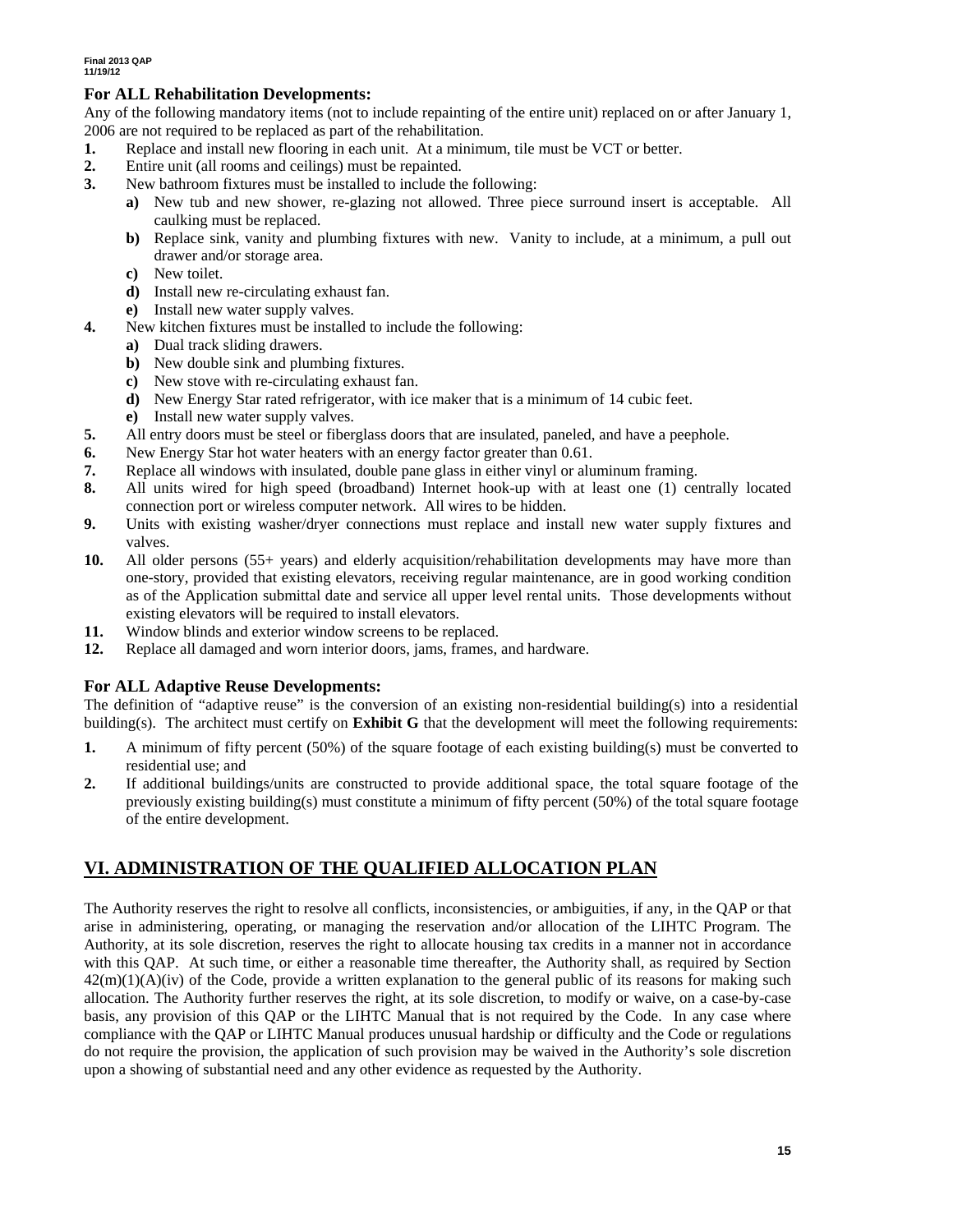The Authority reserves the right to withhold the issuance of a Form 8609 for any development or building that is determined at the Authority's sole discretion **not to have been constructed in accordance with the representations** contained in the development descriptions and certified to in **Exhibit G** by the architect.

The QAP and LIHTC Manual are intended to provide sufficient information to prospective LIHTC applicants. However, due to the complexity of the program and the housing development process in general, not every potential circumstance is covered in the QAP or LIHTC Manual. The Authority will interpret the policies and guidelines contained in the QAP and LIHTC Manual upon review of an application for tax credits, and may accept or reject an application based on its interpretation. Applicants are strongly encouraged to seek guidance from Authority staff regarding any situation not explicitly addressed in the QAP or LIHTC Manual prior to submitting an application. However, the Authority reserves all rights in processing the applications. The Applicants are solely responsible for the contents of their applications and cannot rely on any representation by Authority staff.

By submitting an application to the Authority, the Applicant waives, hold harmless, and releases any claim or cause of action against the Authority or its staff related to or arising under the processing or scoring of any application or for the award of any tax credits under this program, and further the applicant covenants not to sue the Authority or its staff related to or arising under the processing or scoring of any applications or for the award of any tax credits under this program. The Applicant further agrees to indemnify the Authority for any claim or cause of action brought against the Authority related to or arising under the Applicant's application.

### **VII. RECONSIDERATION PROCESS**

Any applicant wishing to request a reconsideration of a scoring decision of the Authority may do so in writing to be delivered to the attention of the Executive Director. Applicants may ONLY request reconsideration for applications in which they have an ownership interest. Requests must be sent via hand delivery or overnight courier. An e-mail courtesy copy is appreciated, but does not constitute a timely request for reconsideration. Reconsideration requests must be received by the Authority by 5:00 p.m. (EST) within three (3) business days of the date of the posting of the point scores for the applications on the Authority's website. Determination letter(s) regarding point scores will be mailed the same day as posting of the point scores. Reconsideration requests must specifically identify the grounds for the reconsideration request. Only the application and documents thenexisting in the Authority's file will be considered. No additional documentation will be accepted by the Authority unless it explains previously submitted documentation. The burden is on the Applicant to demonstrate any errors in the review and/or point scoring process.

An Executive Committee, to include the Executive Director, will make a determination on the reconsideration request within seven (7) business days, and the Authority will provide a copy of the written determination to the applicant. If the Executive Committee deems that a meeting and/or conference call is necessary, such a meeting and/or conference call will be scheduled within the seven (7) business day time period. The Executive Committee will not be made up of any staff involved with the initial point scoring of the tax credit application.

### **VIII. AMENDMENTS TO THE QUALIFIED ALLOCATION PLAN**

The Authority reserves the right to amend the QAP or LIHTC Manual as needed for the purpose of clarification, ensuring compliance with the Code or regulations, or any change necessary to affect the spirit and intent of the LIHTC Program as determined in the sole discretion of the Authority. All amendments shall be fully effective and incorporated herein immediately. Amendments may reflect changes, additions, deletions, interpretations, or other matters necessary to comply with the Code or regulations. Amendments are not limited to, but may perform such acts as cure ambiguities, supply information on omissions, correct inconsistencies, or facilitate the allocation of LIHTC that would not otherwise be allocated.

### **IX. APPROVAL BY THE GOVERNOR**

I, Nikki R. Haley, Governor of the State of South Carolina, do hereby signify my approval of this QAP for the distribution of federal LIHTC in the state in conformance with the Code, as amended.